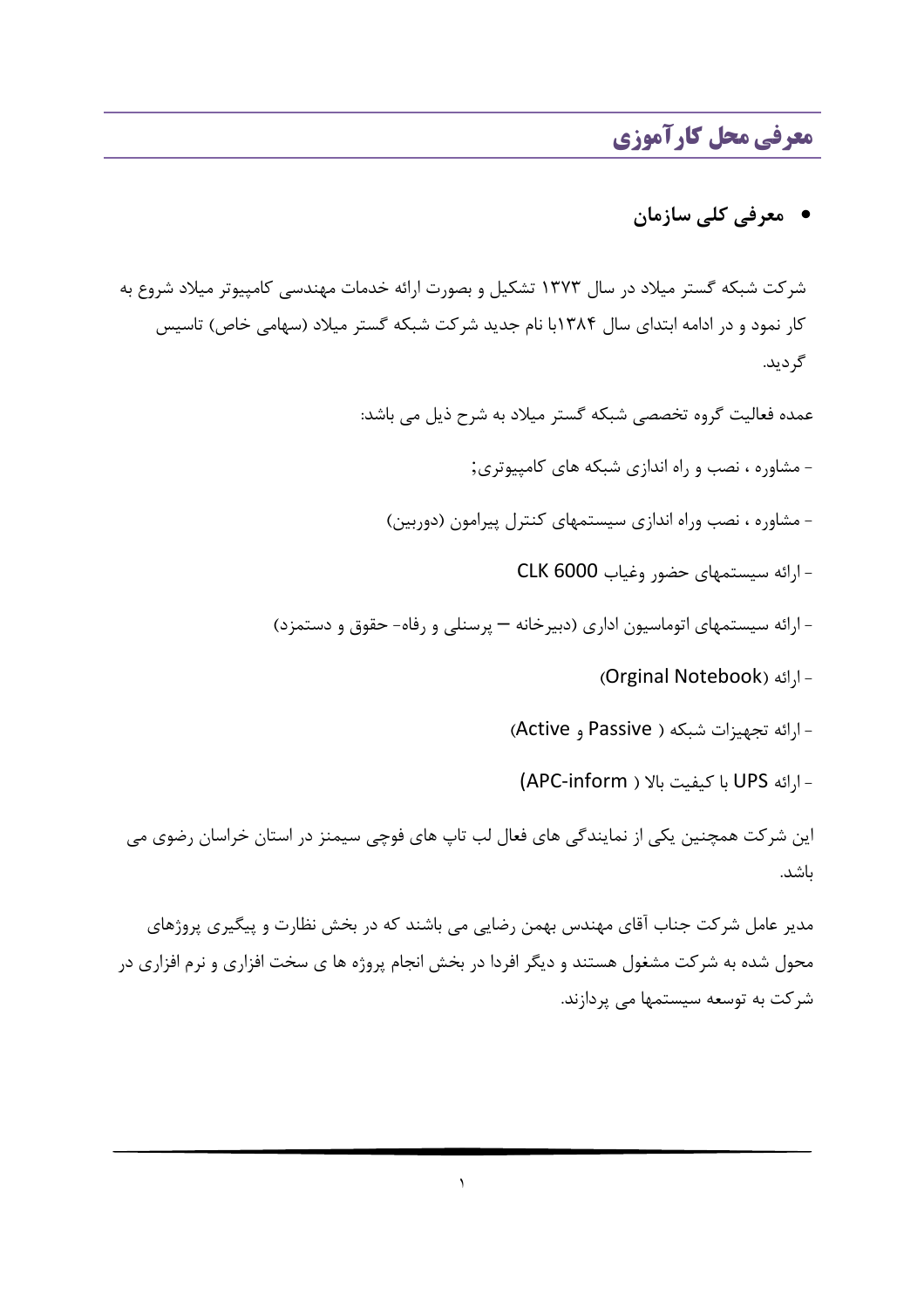شرح کلی کارهایی که در شرکت انجام می شود

زمینه های فعالیت شرکت عبارتند از :

- (Orginal Notebook) ارائه ۲- شبکه های Lan/Wan ٣- سخت افزار ۴- سیستمهای نرم افزاری
	- ۵- دستگاههای حضور و غیاب
	- ۰۶ سیستمهای کنترل پیرامون
- ارائه Orginal Notebook از جمله نوت ہوک ھای Amilo - نوت ہوک ھای Tablet PC - Professional - سرور ھا - کامپیوتر ھای شخصی - PDA ها
	- ارائه شبكه هاي Wan/Lan بصورت
- طراحی ، ایجاد و پیاده سازی شبکه های داخلی اینترانت (Intranet) و وب (Web) در محیط های XP .Unix .Netware .NT .windows
	- ارائه راه حلهای جامع Total Solution در محیط های متفاوت
		- اجرا و نصب تجهيزات Passive و Active
	- ارائه تجهیزات Passive شبکه با مارک Micronet و تجهیزات Active شبکه با مارک Cisco
- ارائه تجهیزات شبکه هی wireless ین شرکت دارای نمایندگی رسمی فروش و خدمات پس از فروش تجهیزات فوق بوده است و تا کنون چندین پروژه شبکه را بوسیله ین تجهیزات نصب و راه اندازی کرده است که به شرح ذیل می باشد:

#### ۱- گروه صنعتی جهان افروز

۲- گروہ صنعتی چینی مقصود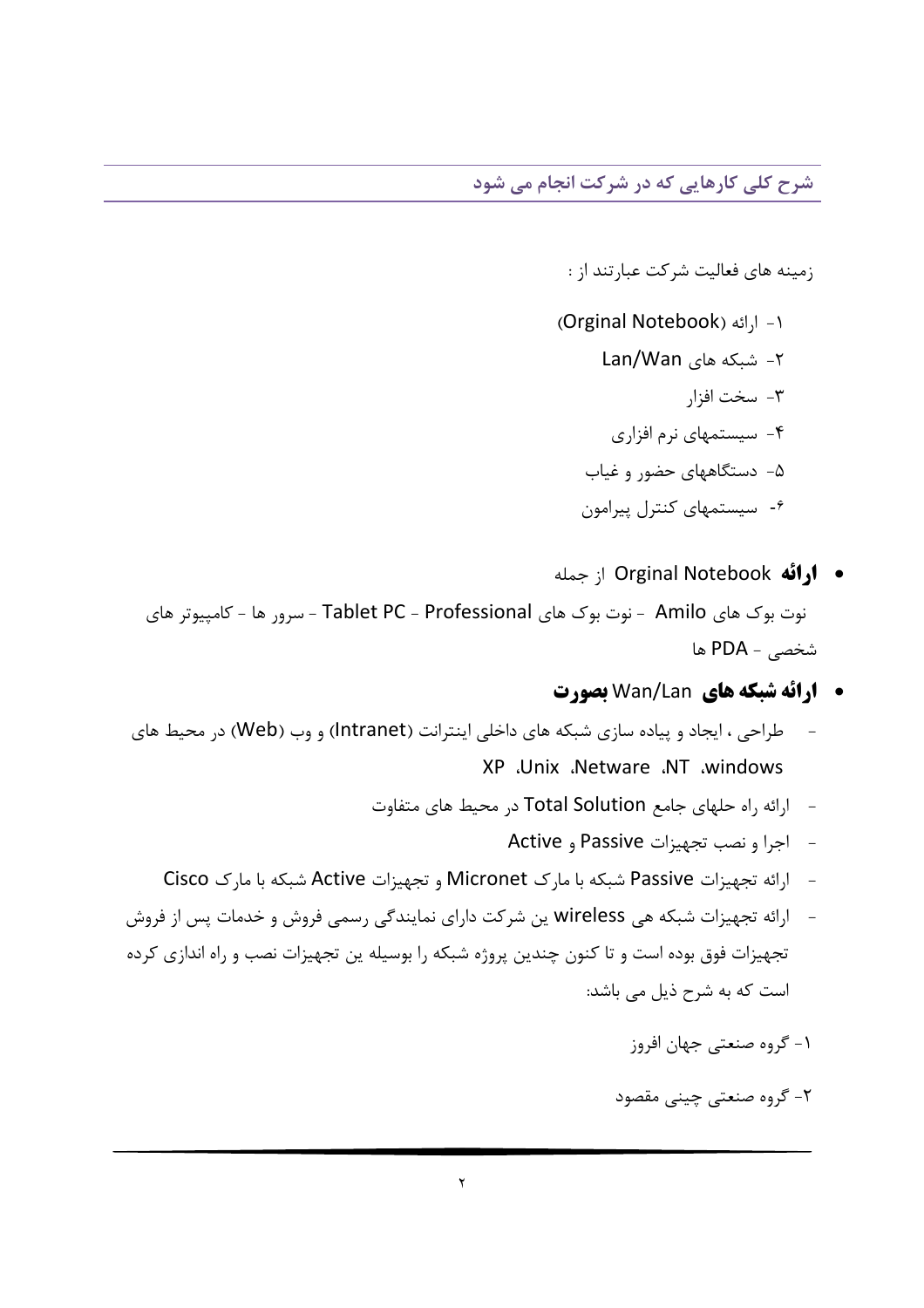۳- مهندسین مشاور طوس آب (سال ۱۳۷۵) ۴- مراکز بهداری سیاه پاسداران ۵- شعبات بانک ملت (سال های ۸۲-۱۳۸۳) ۶- نمایندگی های سایپا (بهاران خودرو — مجتبایی) و ایران خودرو ۷- دفتر مرکزی ایران خودرو ۸- مشاور سازمان کامپیوتر شهرداری مشهد ۹- مجتمع عمران و همیاران شهرداری مشهد قسمت سخت افزار شرکت و بخش ٍ مهندسی خدمات و پشتیبانی این شرکت کلیه تجهیزات سخت افزاری را به شرح ذیل تحت سرویس و پشتیبانی و نگهداری خود دارد : ١- انواع سرور شبكه كامپيوتري HP - GIGA - ASUS ٢- انواع ميكرو كامييوتر PC چندین دستگاه انواع کامپیوترهای PII، PIII، PII ۳- انواع چاپگرهای مختلف چاپگرهای سوزنی ، لیزری ، جوهرافشان از مارکهای EPSON ،HP ۴- انواع متفاوت Notebook مدلهاى HP ،Fugitsu SIEMENS، مدلهاى Toshiba ،Dell ۵- انواع دوربین های معتبر VIVOTEK-ACTI و کارتهای معتبر DVR

- **۰ در بخش سیستمهای نرم افزاری فعالیت هایی همچون**
- طراحی، تجزیه و تحلیل اتوماسیون اداری(حضور و غیاب—امور رفاه و پرسنلی-حقوق و دستمزد-دبير خانه)
	- ارائه نرم افزارهای سیستم حضور وغیاب CLK 6000طراحی و پیاده سازی شبکه های مختلف كامپيوتري با محيط ها (Platform هاي) NT ،Unix ،Netware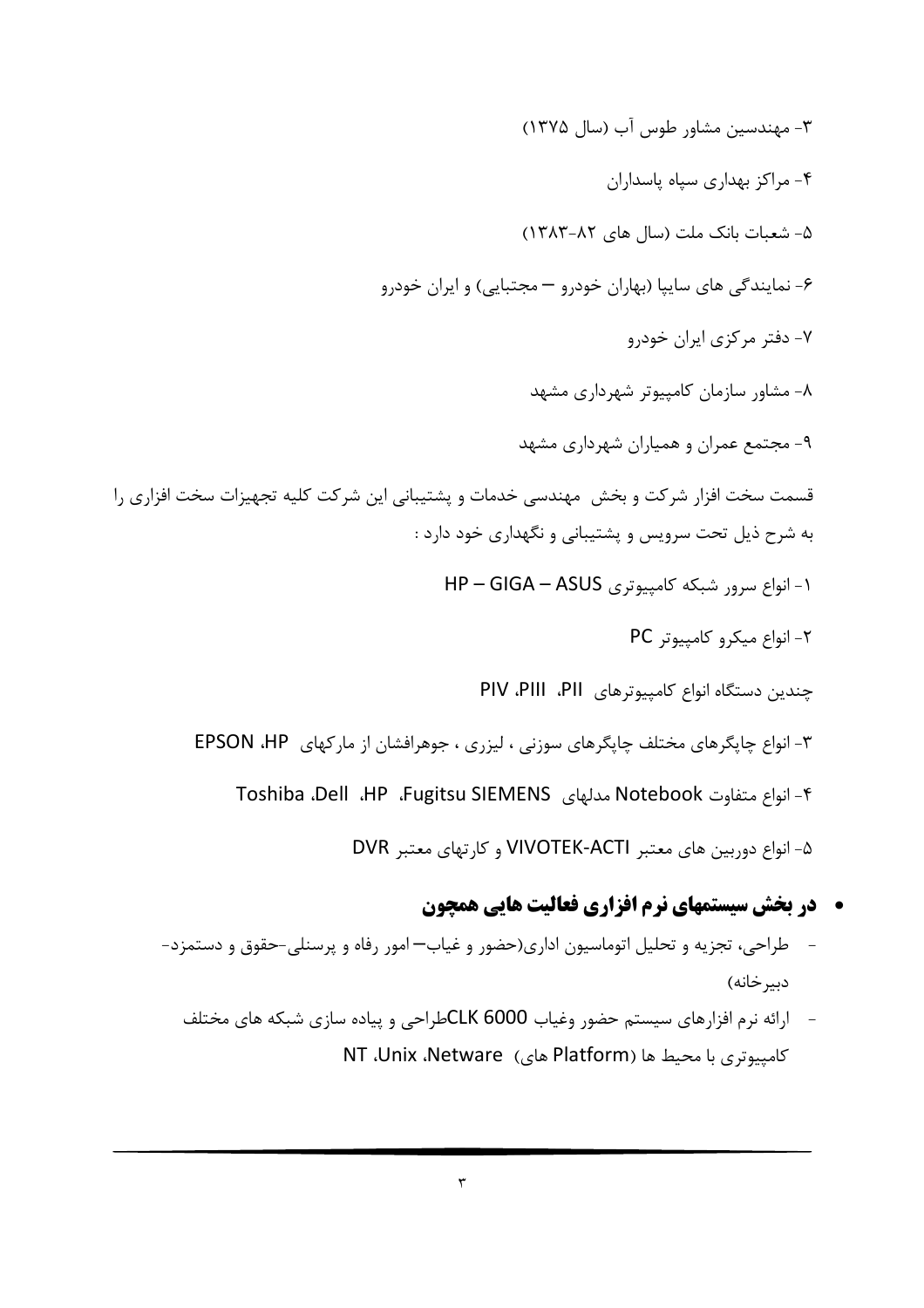تهیه ، عرضه و نصب و راه اندازی و آموزش نرم افزارهای سیستمی اعم از Unix ،Novell، Windows و کلیه نرم افزارهای شبکه

فعالیتهای مرتبط با سیستم اتوماسیون اداری (حضور و غیاب)

- شهرداری مشهد
- آب و فاضلاب خراسان رضوی جنوبی
- فرماندهی نیروی انتظامی خراسان رضوی
- اداره راه و ترابری خراسان شمالی رضوی
	- سازمان جهاد کشاورزی خراسان رضوی
- توزیع برق خراسان رضوی شمالی- جنوبی
	- شبکه بهداشت استان خراسان
		- گروہ صنعتی جھان افروز
		- گروه صنعتی چینی مقصود
	- گروه صنعتي جوش و اکسيژن

## **. دستگاه های حضور و غیاب**

نمایندگی انحصاری محصولات پرورش داده ها — غدیر در استانهای خراسان (CLK 6000) همچنین سیستمهای حضور و غیاب

فعالیتهای مرتبط با سیستم اتوماسیون اداری (حضور و غیاب) فعالیتهای مرتبط با سیستم اتوماسیون اداری (حضور و غياب)

- شهرداري مشهد
- آب و فاضلاب خراسان رضوی جنوبی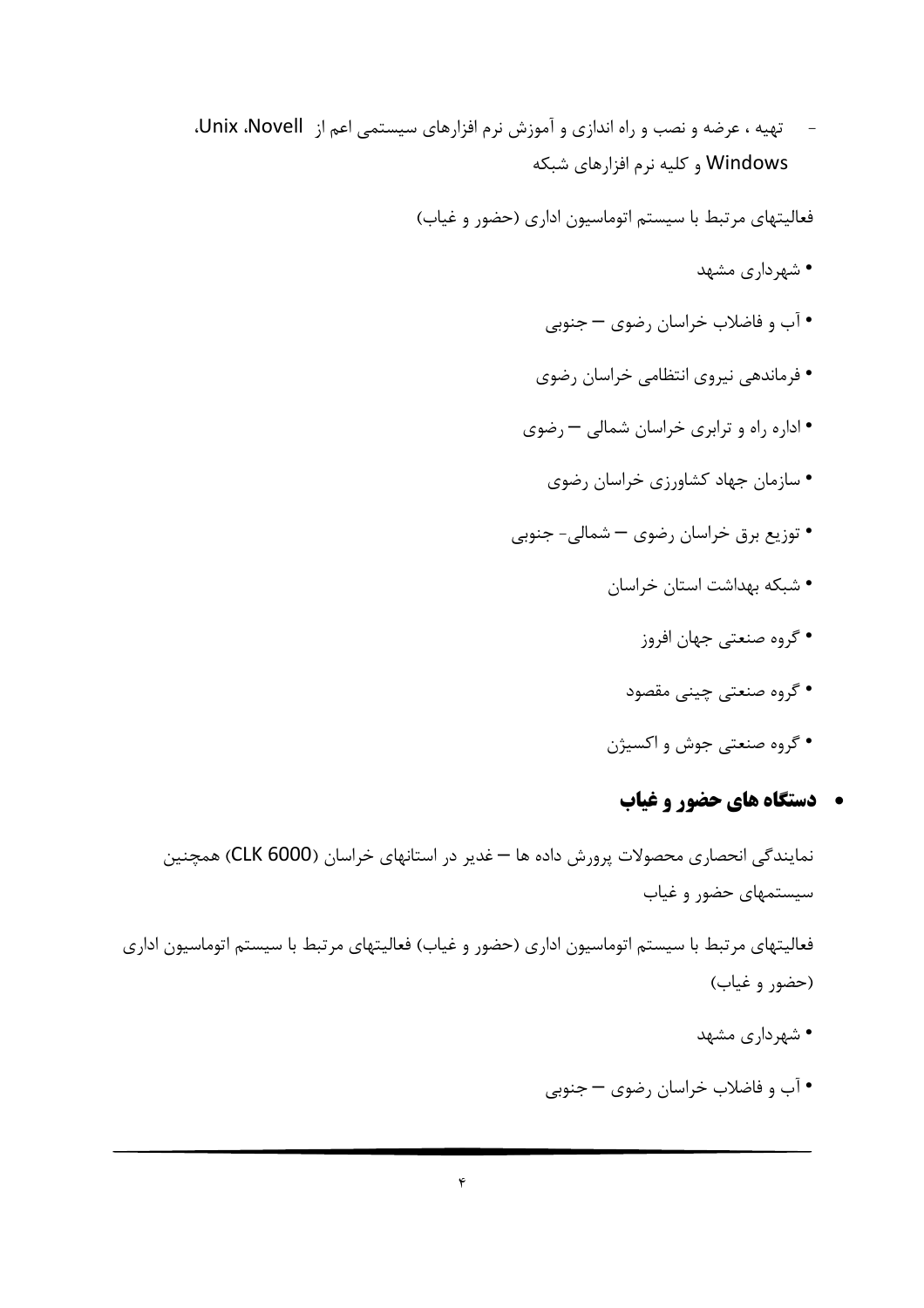- فرماندهي نيروي انتظامي خراسان رضوي • اداره راه و ترابري خراسان شمالي – رضوي • سازمان جهاد كشاورزي خراسان رضوي
- توزیع برق خراسان رضوی شمالی- جنوبی

## **. سیستمهای کنترل پیرامون**

بخش مهندسی خدمات این شرکت نیز اقدام به پیاده ازی سیستمهای پیرامون (دوربین های کنترل) نموده است.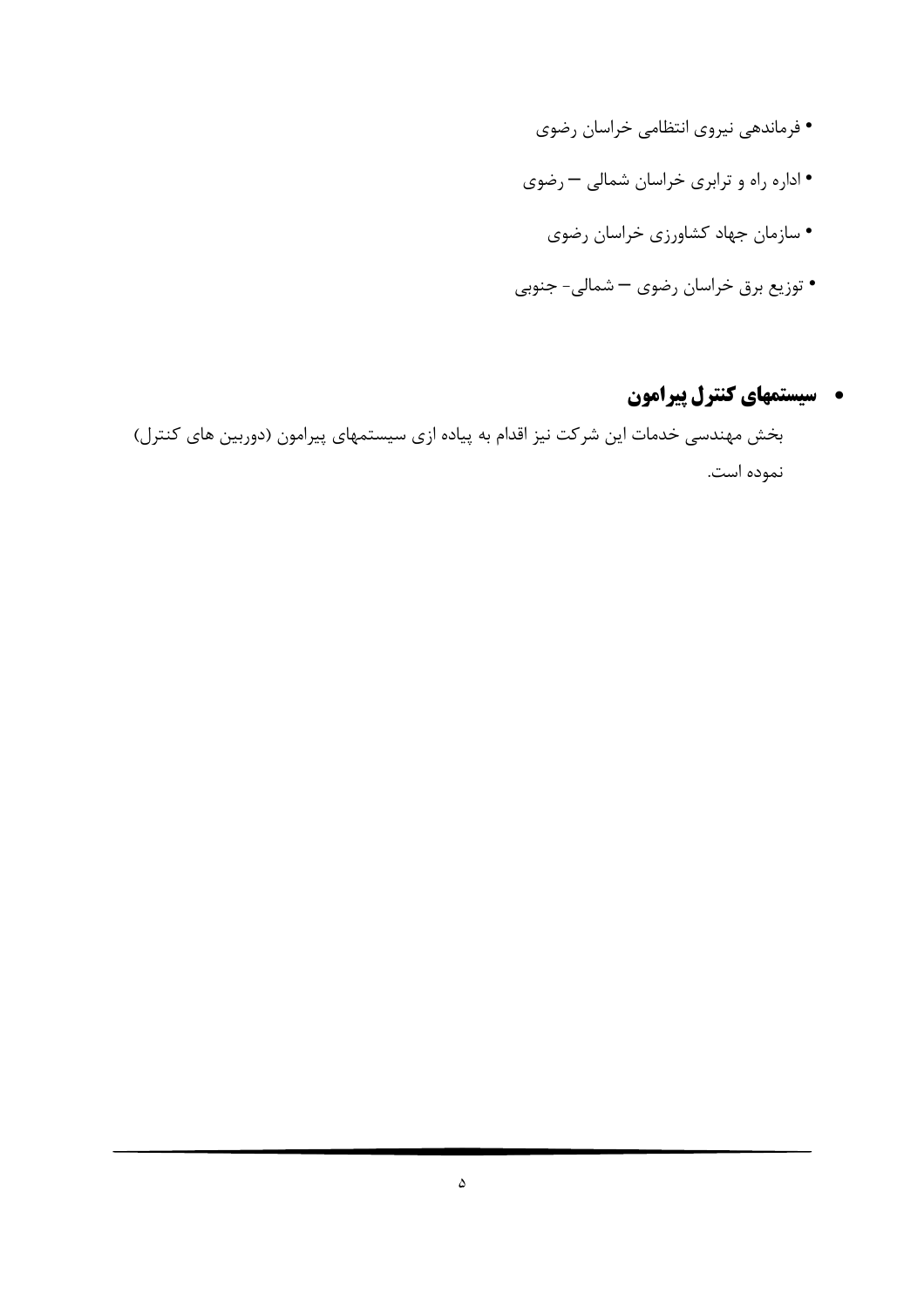نمودار سازمانی شرکت

با توجه به فعالیت های شرکت و مدت زمانی که در آنجا مشغول بوده ام می توان نمودار سازمانی شرکت را بصورت زیر بیان نمود. قسمتهایی که با ستاره مشخص شده اند بخشهایی که در آن مشغول بوده ام را مشخص می نماید.

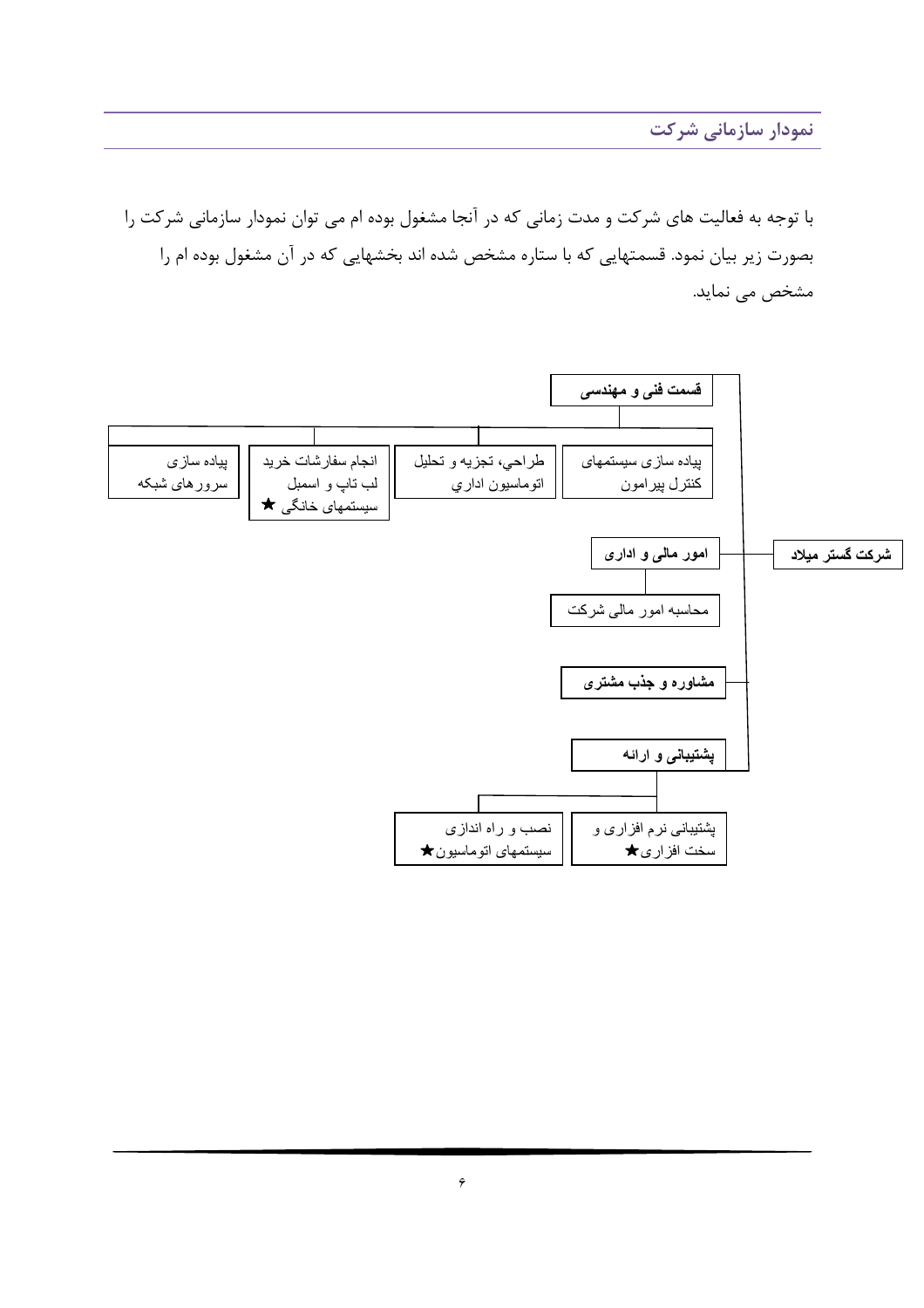فعالیت های کامپیوتری رایج در شرکت

از جمله این فعالیت ها میتوان به موارد زیر اشاره نمود. ١- اسمبل کردن قطعات سیستمهای خانگی ٢- نصب ويندوز ٣- نصب كارت گرافيك ۴- نصب هارد درايو و سي دي درايوها ۵– نصب لوازم جانبي مانند مودم و کارت شبکه ۶– نصب نرم افزارهای جانبی مانند آفیس — مدیا کانورتور – فتوشاپ– آکروبات — نرم افزارهای فشرده سازی — نرم افزارهای شبکه از جمله آی دی ام ۷- برنامه ریزی دستگاههای کارت خوان ۸- نصب برنامه های دوربینهای مدار بسته بر روی سیستم ۹- اتصال مودمهای وایرلس برای ایجاد شبکه ۱۰ - ۱۰ اندازی سیستمهای لب تاپ ۱۱- طراحی و تحلیل سیستمهای اتوماسیون <sup>11</sup>- تهیه ، عرضه و نصب و راه اندازی و آموزش نرم افزارهای سیستمی اعم از Unix ،Novell، Windows و کلیه نرم افزارهای شبکه ۱۳- طراحی ، ایجاد و پیاده سازی شبکه های داخلی اینترانت (Intranet) و وب (Web) در محیط AL .Unix .Netware .NT .windows ۱۴- راه اندازی وسایل جانبی مانند چایگر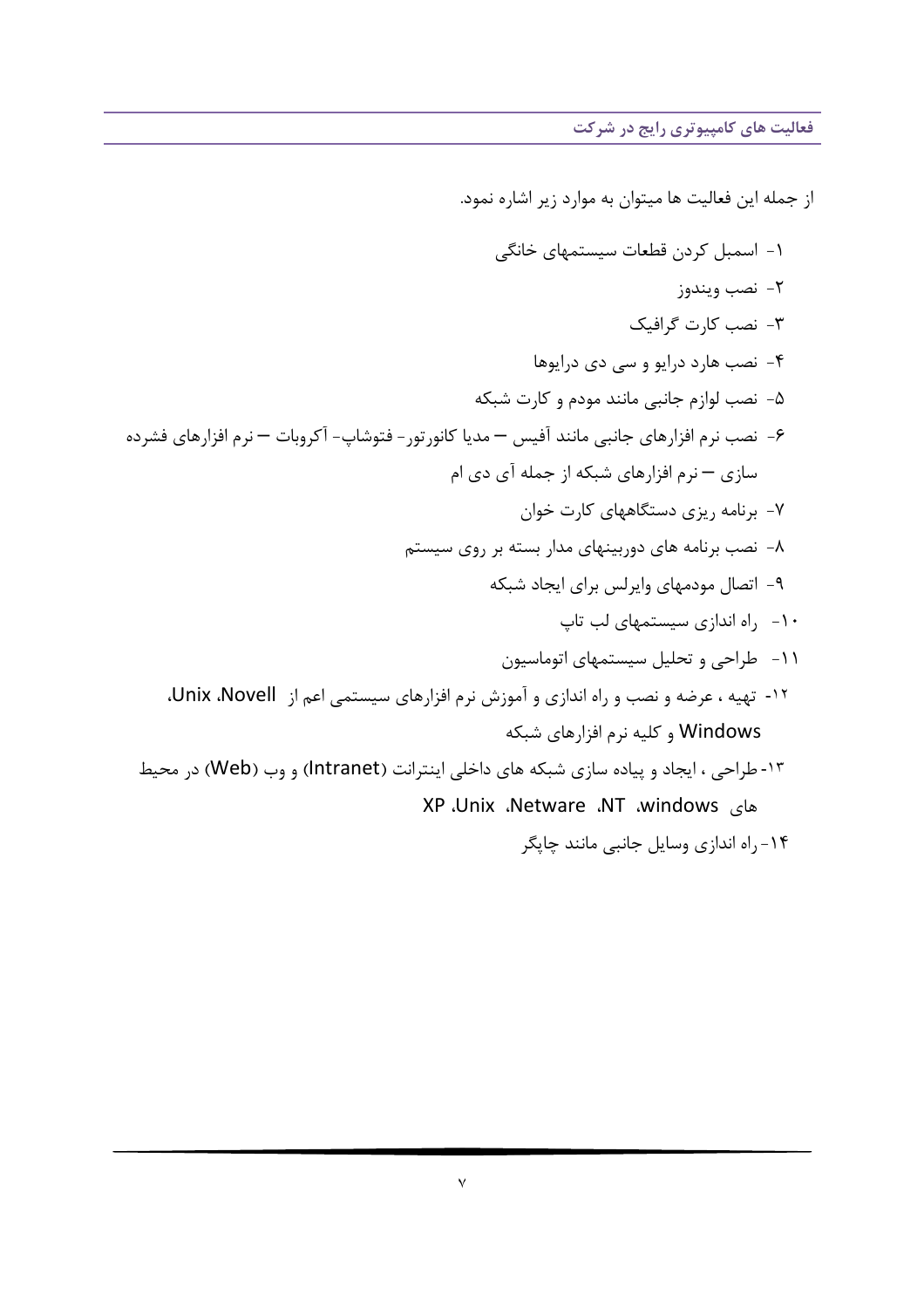در قسمت فنی و مهندسی سخت افزارهای مختلفی که برای اسمبل کردن سیستمهای خانگی مورد استفاده قرار میگیرند استفاده می شود از جمله انواع مادربردها – انواع کارت گرافیک ها — انواع کارت صداها — انواع کارت شبکه و… همچنین سخت افزارهای جانبی که می توان به لب تاپ وصل نمود از جمله هارد درایو های قابل حمل

در قسمت پشتیبانی سخت افزاری و نرم افزاری از نرم افزارهای مختلفی برای نصب بر روی سیستم ها و یا کارهای دیگر استفاده مے شوداز جمله

فعالیت های انجام شده و نحوه انجام فعالیت

با توجه به مهارت هایی که از قبل داشتم و مهارت هایی که در طول دوره کسب نمودم فعالیت هایی به شرح زير را انجام دادم.

۱- نصب ویندوز : هر سیستم خانگی و یا لب تاپ ها و یا سرورهای کوچک برای داشتن عملکرد مناسب و دلخواه نیاز به یک سیستم عامل مناسب دارند و نصب صحیح سیستم عامل که بتواند نیاز کاربر را برطرف سازد دارای اهمیت خاصی می باشد زیرا نحوه نصب و انتخاب سیستم عامل مناسب برای هر سستم متفاوت می باشد من با توجه به اینکه از قبل مهارت هایی در این زمینه داشتم توانستم در این زمینه فعال بوده و برای سیستمهای مختلف ویندوز های مناسبی را نصب نمایم.( پیوست)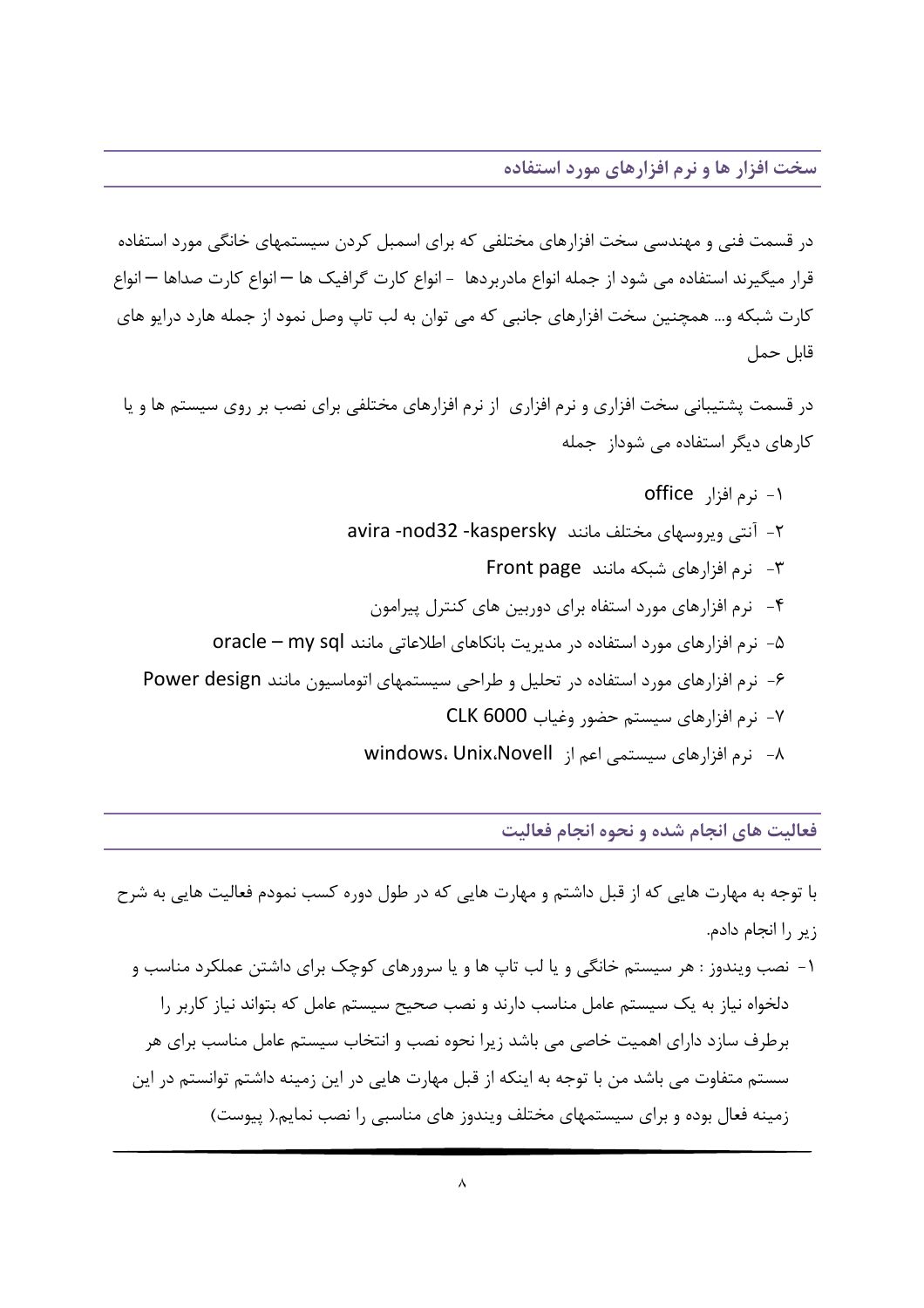- ۲– نصب نرم افزارهای کاربردی : اغلب خریداران سیستمهای کامپیوتری مایلند تا در هنگام خرید سیستم خود نرم افزارهایی که از قبل با آنها آشنایی دارند را بصورت نصب در سیستم داشته باشند. نصب این نرم افزارها به آگاهی از نرم افزار و چگونگی کار با آن بستگی دارد در این زمینه توانستم اغلب نرم افزارهای بخش مديا از جمله jet Audio – Kmplayer- Psm player – Real player را نصب و راه اندازی نمایم.
- ۳- نصب نرم افزارهای تایپ و تکثیر: کمتر کاربری است که تقاضای نصب اینگونه نرم افزارها را نداشته باشد در جامعه تحصیلی امروز به جرات می توان گفت تمامی افردا برای یک بار هم که شده با اینگونه نرم افزارها ارتباط برقرار میکنند. از جمله این نرمافزارها که در شرکت برای سیستم های خانگی نصب میکردم میتوان به office – nastaligh- word explor اشاره نمود.
- ۴- نصب نرم افزارهای کار با تصاویر : تصاویر بخشی از زندگی روزمره همه ما شده است و هر جلوه که از دیده ما میگذرد خود یک تصویر می باشد هنرمندان و افرادی که دوست دار کار با تصاویر می باشند تقاضاي نصب نرم افزارهاي همچون Jphoto shop- ACD see- Photo brush- 3d max ا دارند.
- ۵– نصب نرم افزارهای تبدیل فرمت های ویدیویی به یکدیگر: بیشتر علاقه مندان به هنر هفتم برای تبدیل فرمتهای مختلف ویدیویی از نرم افزارهای مختلفی استفاده میکنند و در این زمینه می توانم به نصب نرم افزارهای همچون Absoulat video convertor – Auto Mkv اشاره نمایم.
- ۶- نصب نرم افزارهای رایت : نگهداری اطلاعات یکی از دغدغه های هر کاربری می باشد یکی از مواردی که اغلب کاربران برای داشتن آن تمایل نشان می دهند نصب اینگونه نرم افزارها می باشد از جمله Nero burning-Ashampo Burning-Alcohol
- ۷- نصب نرم افزارهای مدیریت اینترنت: دنیای مجازی اینترنت در تمامی خانه ها و مکانهای اداری و آموزشی از اهمیت و جایگاه خاصی برخوردار است در این زمینه نصب نرم افزارهای مختلف اینترنتی از جمله IDM- Internet security- Download Manager یکی دیگر از فعالیت هایی بود که در طول اين مدت انجام داده ام.
- ۸- نصب نرم افزارهای امنیتی و فایر وال: استفاده روز افزون از دنیای مجازی و انتقال اطلاعات در این شاهراه احتیاج به امنیت خاطر برای کاربر دارد در این زمینه با نصب رم افزارهایی همچون – Nod32 Kaspersky- Avira فعاليت داشته ام.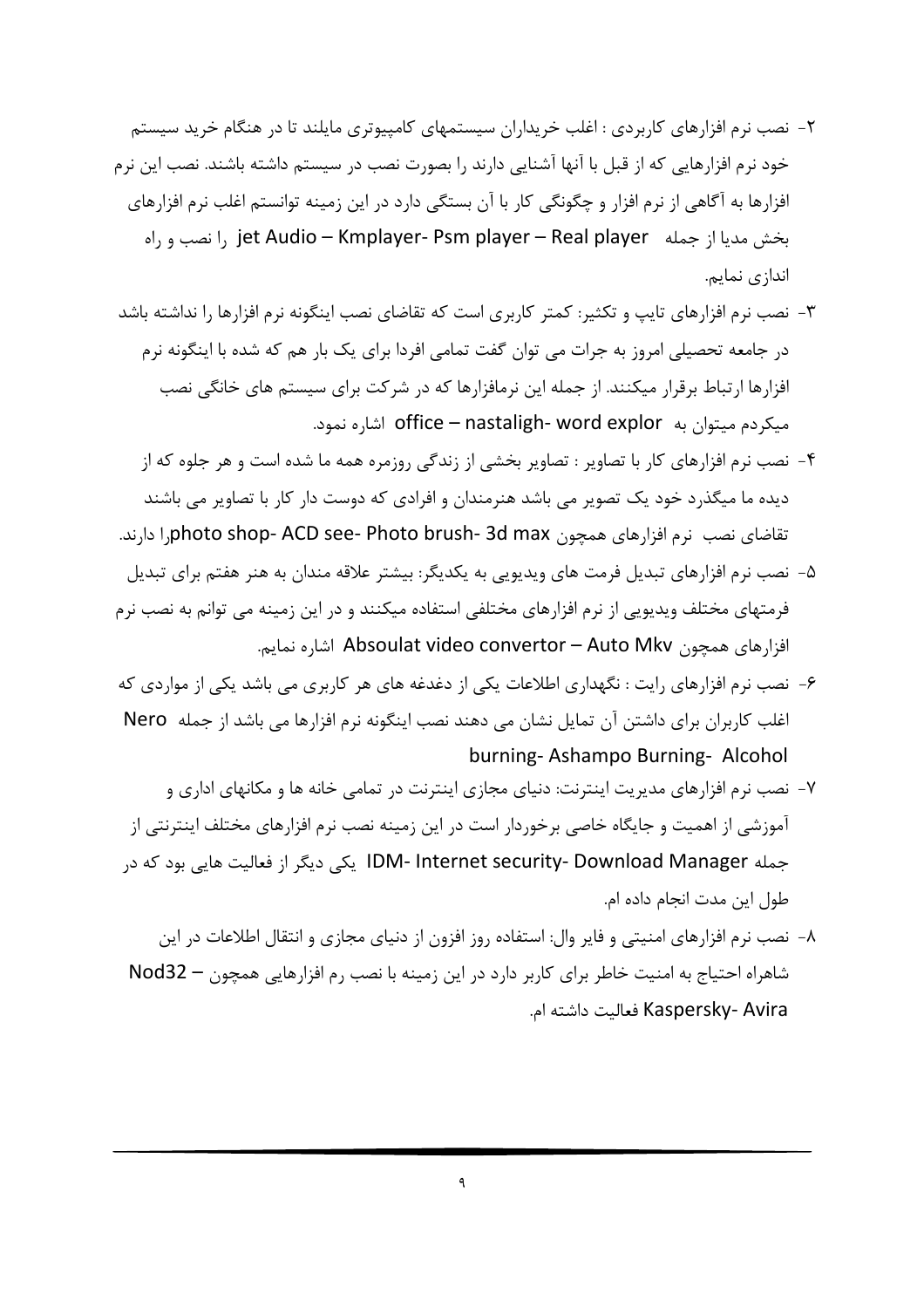- ۹- در قسمت پشتیبانی سخت افزاری و نرم افزاری به رفع مشکل کاربرانی که با شرکت در تماس بودند می پرداختم . مواردی همچون راهنمایی در راه اندازی سرویس Wireless برای سیستمهای خانگی  $_2$ رفع مشكلات سيستمى — راهنمايي استفاده از اينترنت و… از جمله اين فعاليت ها مي باشند.
	- ۱۰- میب پابی سیستمهای مشتری در شرکت و رفع آن
- ۱۱- نصب و راه اندازی سیتمهای اتوماسیون : در این زمینه به همراه افراد متخصص در شرکت به محل مورد نظر رفته و دستگاههای مورد نظر را در مکانهای مشخص بوسیله ابزار صنعتی مانند دریل نصب مینمودم . همچنین در این راستا به سیم کشی شبکه مربوطه برای برقراری ارتباط دستگاه با سرور مورد نظر اقدام میکردیم.
- ۱۲- منصب سیتمهای کنترل پیرامون: در این زمینه مانند مورد بالا با اعزام به محل و بررسی محل مورد نظر به نصب دوربین های مدار بسته و کمک در راه اندازی این سیستم می نمودم.
	- ۱۳- در قسمت فنی و مهندسی اسمبل کردن سیستمهای خانگی و راه اندازی لب تاپ یکی دیگر از فعالیت های من می باشد.
- ۱۴ مطراحی بخشی از سایت در انجام پروژه های محول شده به شرکت به کمک نرم افزارهای مربوطه بخشی دیگر از فعالیت اینجانب می باشد.
	- ۱۵– تایپ نامه های اداری برای مکانهای مختلف و دسته بندی نامه های رسیده به شرکت. ۱۶-کمک به راه اندازی سرورهای شرکتی در پروژه های محول شده به شرکت.

شرح تفصیلی آموخته ها

طراحی سایت با نرم افزار FrontPage

من درقسمت پروژه های محول شده به شرکت یک نمونه وب سایت با کمک FrontPage طراحی کردم که در قسمت کار با جدولها و قسمتهای دیگر توانستم چیزهایی یاد بگیرم برای ایجاد جدول از منوی table گزینه ی insert و سپس table را انتخاب می کنیم . پنجره ای با عنوان insert table باز می شود که مختص طراحی و تغییرات جدول می باشد که شامل یکسری گزینه می باشد نظیر: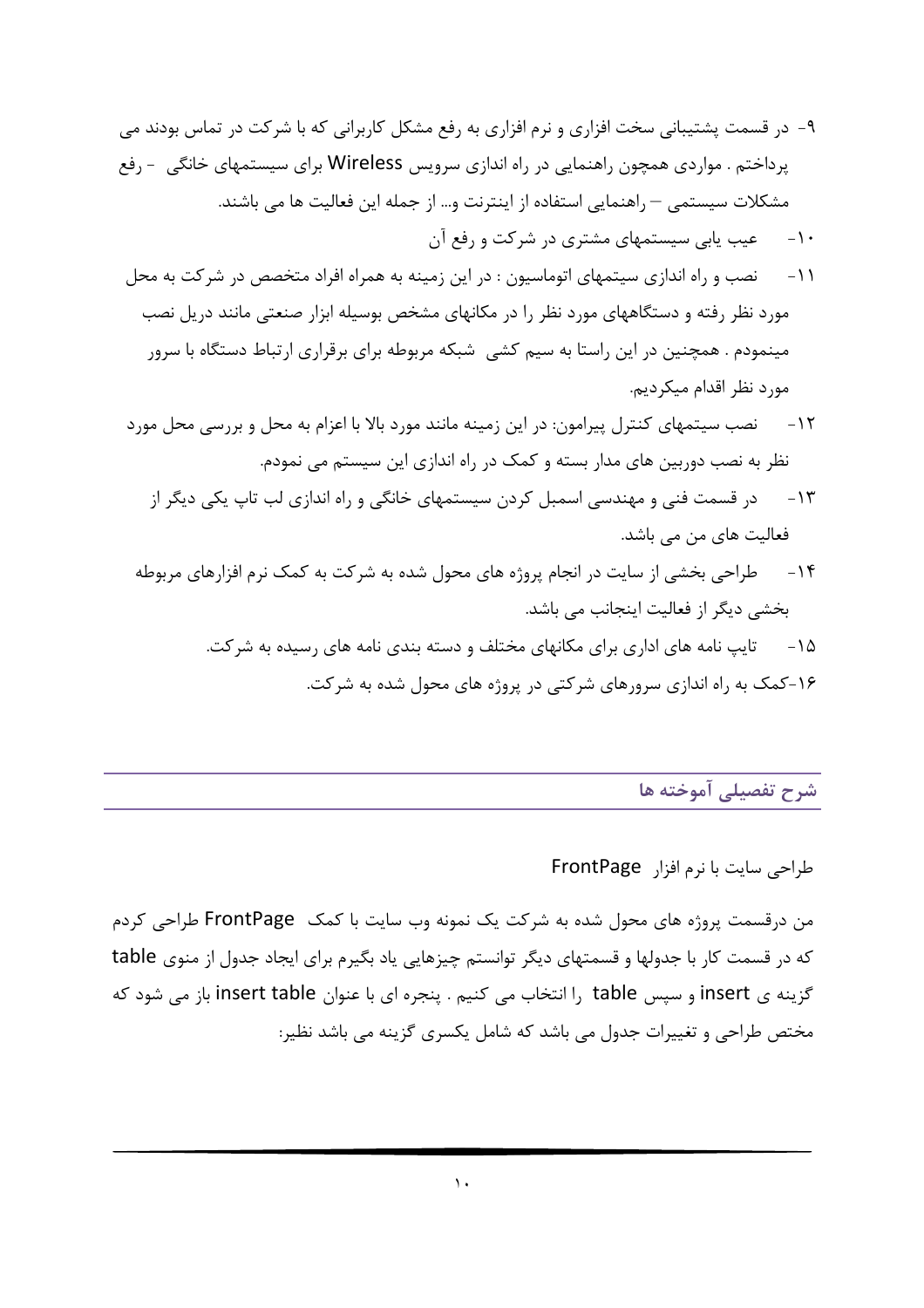– قسمت Size : که شامل دو قسمت Rows و Columns می باشد . این گزینه تعیین کننده ی تعداد سطر و ستونهای جدول می باشد . گزینه ی Rows نشان دهنده ی تعداد سطر و گزینه ی Columns نشان دهنده ی تعداد ستون جدول مي باشد .

## - قسمت Layout

این قسمت شامل پنج گزینه می باشد که به شرح تک تک آنها می پردازیم : a) گزينه ي Alignment :

### برای تعیین نوع تراز جدول از این قسمت استفاده می شود . این گزینه شامل چهار عبارت زیر است :

#### b) گزينه ي Float :

موقعیت متنی که بعد از جدول قرار می گیرد در این قسمت تعیین می شود . معنای لغوی کلمه ی Float شناور بودن است . با این توضیح که Float دارای اولویت نسبت به Alignment می باشد . پس بسته به نوع سليقه متن بعد از جدول را راست ، چپ و يا وسط چين كنيد .

#### c) گز بنه ی Specify width :

تعيين طول و عرض جدول بصورت دستي در اين قسمت امكانپذير مي باشد . in pixel تعيين كننده ي معیار اندازه با Pixel و in percent تعیین کننده ی معیار اندازه با درصد می باشد .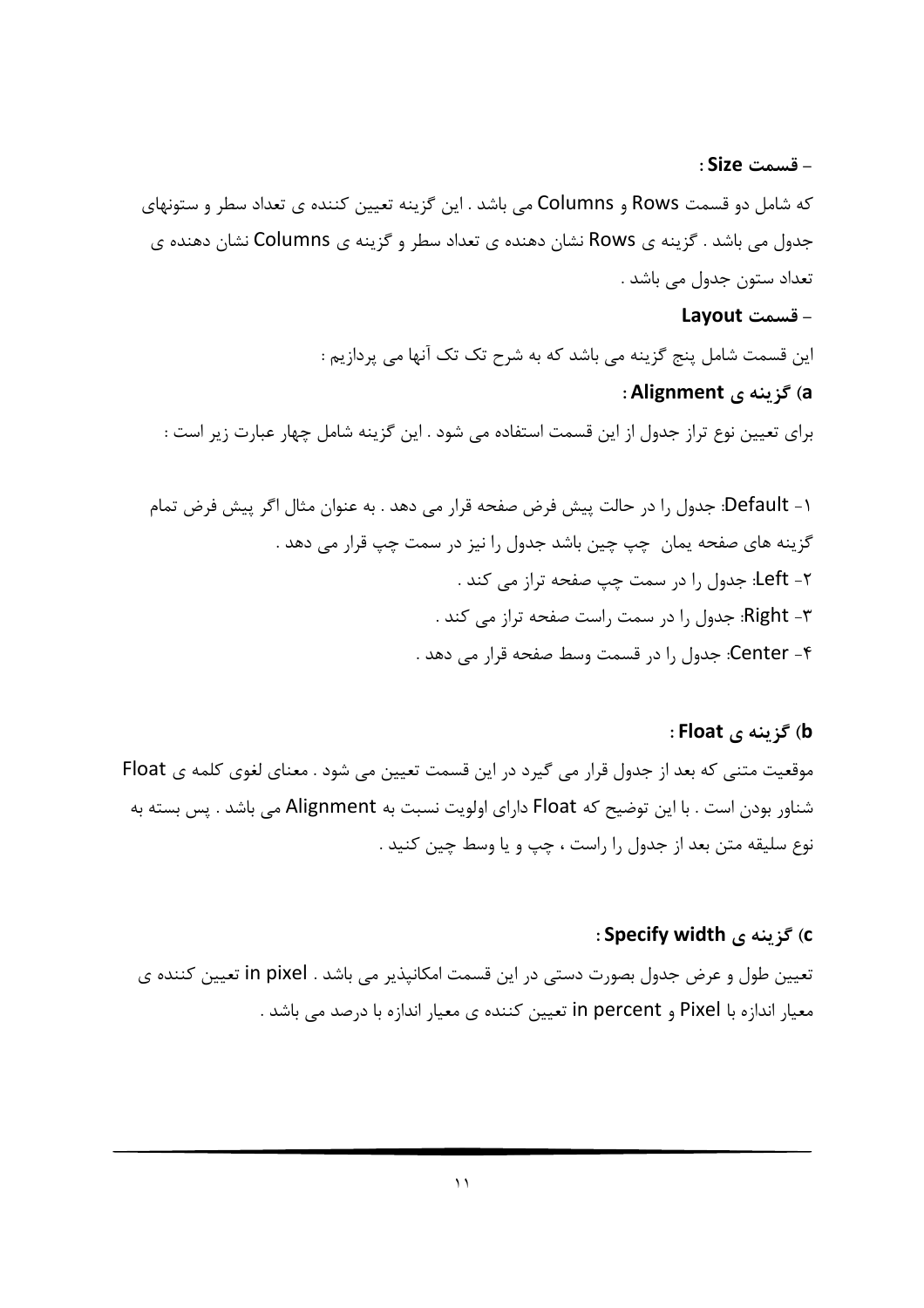#### d) گڼ بنه ي Cell padding :

معین کننده ی فاصله ی محتوا با کناره های سلول می باشد .

#### e) گڼ پنه ي Cell Spacing :

برای تعیین فاصله ی بین سلولها با یکدیگر از این گزینه استفاده می شود .

#### f) گزينه ي Direction Table :

متن درون جدول از چپ به راست قرار بگیرد یا از راست به چپ

همچنین ایجاد یک فرم برای ارسال اطلاعات به Data base ، ورود به یک قسمت و … را یاد گرفتم .

برای فعال کردن Form ، از منوی Insert بر روی گزینه ی Form کلیک می کنیم و مجددا از منوی باز شدہ گزینه ی Form ,ا فعال می کنیم

#### : انواع Button :

– ارسال اطلاعات - ایجاد یک فرم جدید ( Reset نمودن یک فرم ) - Normal که عملا کاری انجام نمی دهد و بایستی توسط کاربر دستور دهی شود . هنگامیکه از منوی Insert ، گزینه ی Form و زیر منوی Form را انتخاب کنیم فرمی نمایش داده می شود : اگر بر روی دکمه ی Submit کلیک کنیم به حالت Selectدر می آید . حال کلیک سمت راست ماوس را فشرده و گزینه ی Form Field Properties را انتخاب می نماییم .

# **Properties Form Field .** در اینجا به شرح قسمتهای مختلف این گزینه می پردازم:

– Name: نام ، تعيين انتخاب نام Button در ارتباط با نوع عملياتي كه قرار است انجام شود.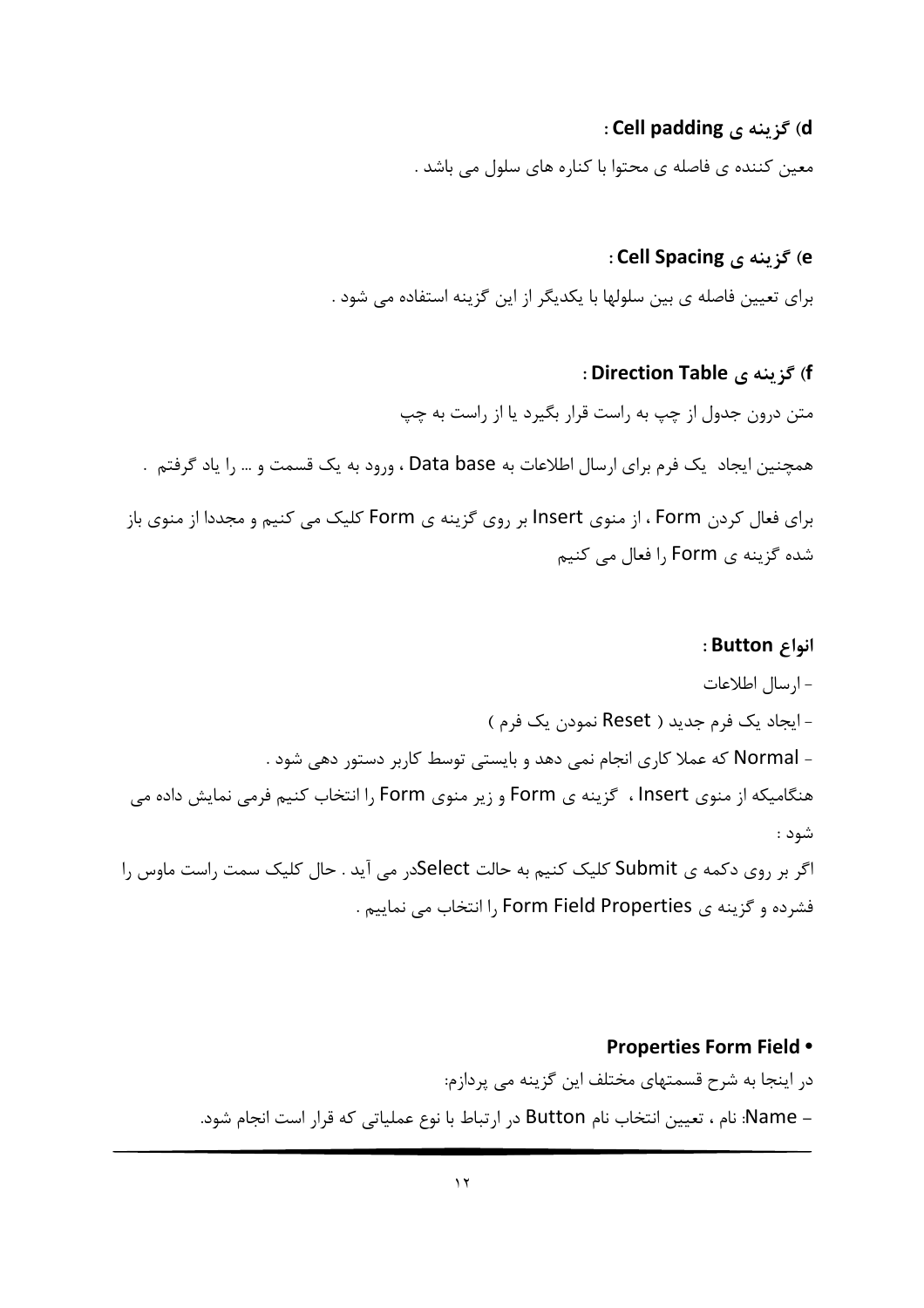- Value : نامی که برای Button انتخاب می کنیم ( به عنوان مثال Submit ) - Button Type : تعيين نوع Button - Tab Order : هنگام استفاده از کلید Tab اولویت فعال شدن Button مورد نظر چه زمانی باشد . - Button Direct : تعيين جهت توضيحات نوشته شده در روى Button ( چپ به راست ، راست به چپ ) Form واگر زیر منوی Form را انتخاب کنیم فرمی نمایش داده می شود :

اگر بر روی صفحه ی جاری در فضایی خالی خارج از جداول ، فریم ها و … راست کلیک کنید از منوی باز شده گزینه ی Page Properties مشاهده می شود . این کاربرد فراوانی در Front-Page دارد . در ذیل به شرح گزينه هاي مختلف اين قسمت مي پردازيم :

- Location : این قسمت آدرسی که صفحه ی جاری در آن قرار گرفته است را نمایش می دهد . - Title : عنوان صفحه .

• سربرگ General :

- Page Description : این قسمت مربوط به توضیحاتی خاص در روی وب سایت است . همانطور که می دانیک کاربران اینترنت در صورتی که آدرس مشخصی از وب سایت مورد نظر نداشته باشند آنرا توسط موتورهای جستجو Search می کنند . توسط این قسمت می توان تا ۲۵۰ کاراکتر توضیحاتی راجع به وب سایت نوشت تا در صورت جستجوی آن قسمت توسط کاربر ، دقت جستجو در مورد سایت مورد نظر بالا , ود .

- Keywords : این قسمت مربوط به کلمات کلیدی در سایت است . در واقع تعیین می کنیم که کلمات کلیدی در وب سایت ما برای موتورهای جستجو کدام است . موتور جستجو روی این کلمات کلیدی هم عمل Search انجام می دهد . در اینجا می توان تعداد نامحدودی کلمه تعریف کرد . ضمن اینکه بایستی در فاصله ی بین کلمات از علامت کاما استفاده کرد .

- Base Location : همانطور که از نامش پیداست آدرس پایه ی یک وب سایت می باشد . در واقع همان آدرس دامین سایت .

- target frame Default : تعيين مسير و آدرس باز شدن فريمها

- Page Direction : تعيين طراز صفحه . همانطور كه مي دانيم طراز بندي صفحات بدو صورت مي باشد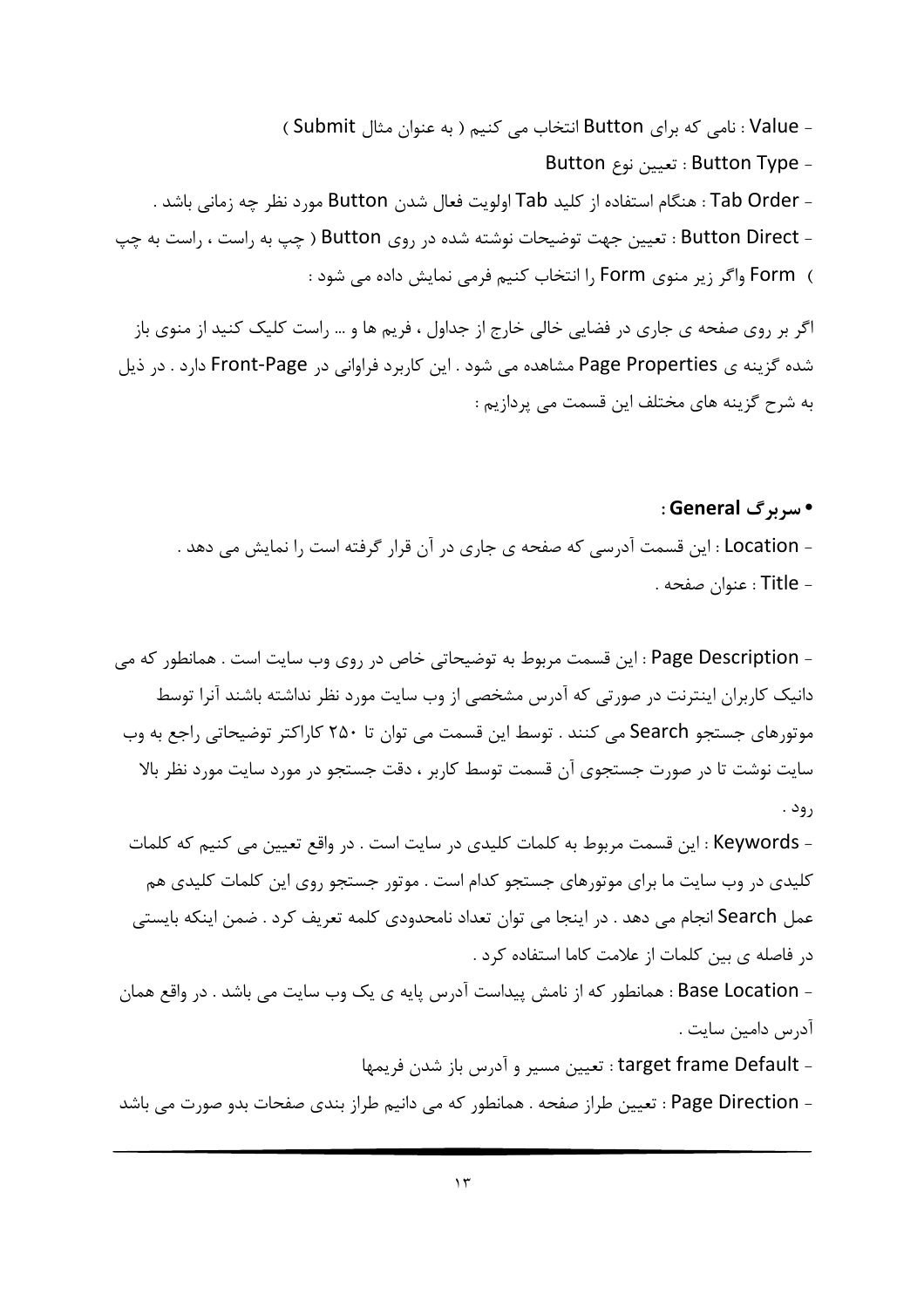. از راست به چپ و از چپ به راست . در این قسمت بسته به نوع زبان به کار برده شده در وب سایت تراز صفحه ,ا تعیین می کنیم . - Background Sound : در صورتيكه بخواهيم زمينه ي وب سايت خود را صدا گذاري كنيم ، موزيك مربوطه را از مسیر مورد نظر انتخاب می کنیم . - Loop : برای تعیین تعداد دفعات تکرار موزیک در صفحه

• سر برگ Formatting : - Background : در صورتیکه بخواهیم از تصویری خاص در زمینه ی صفحه ی خود استفاده کنیم می توانيم اين قسمت ,ا فعال نماييم . - a watermark Make it : در صورتيكه بخواهيم متن را بر روى background شناور كنيم اين گزينه را فعال مي نماييم . يعني فعال بودن اين گزينه باعث ثابت ماندن Background و متحرك شدن متن مے شود . Color-

۱- Background: برای رنگی کردن Background از این گزینه استفاده می شود.

۲- Text: این گزینه برای رنگی کردن متن می باشد.

۳- Hyperlink: در صورتیکه بخواهیم به قسمتهای لینک شده رنگی دلخواه بدهیم از این گزینه استفاده می کنیم.

Visited hyperlink -۴: اگر بخواهیم لینکی که یک بار توسط کاربر باز شده را به رنگی دلخواه در صفحه ی اصلی در آوریم آن رنگ را از این قسمت انتخاب می نماییم .

Actived hyperlink -۵: و در نهایت برای لینک فعال رنگ دلخواه را انتخاب می کنیم .

#### • سربرگ Advanced :

سربرگ Advanced برای تنظیم حاشیه ها می باشد . در ذیل به شرح گزینه های این قسمت می پردازم :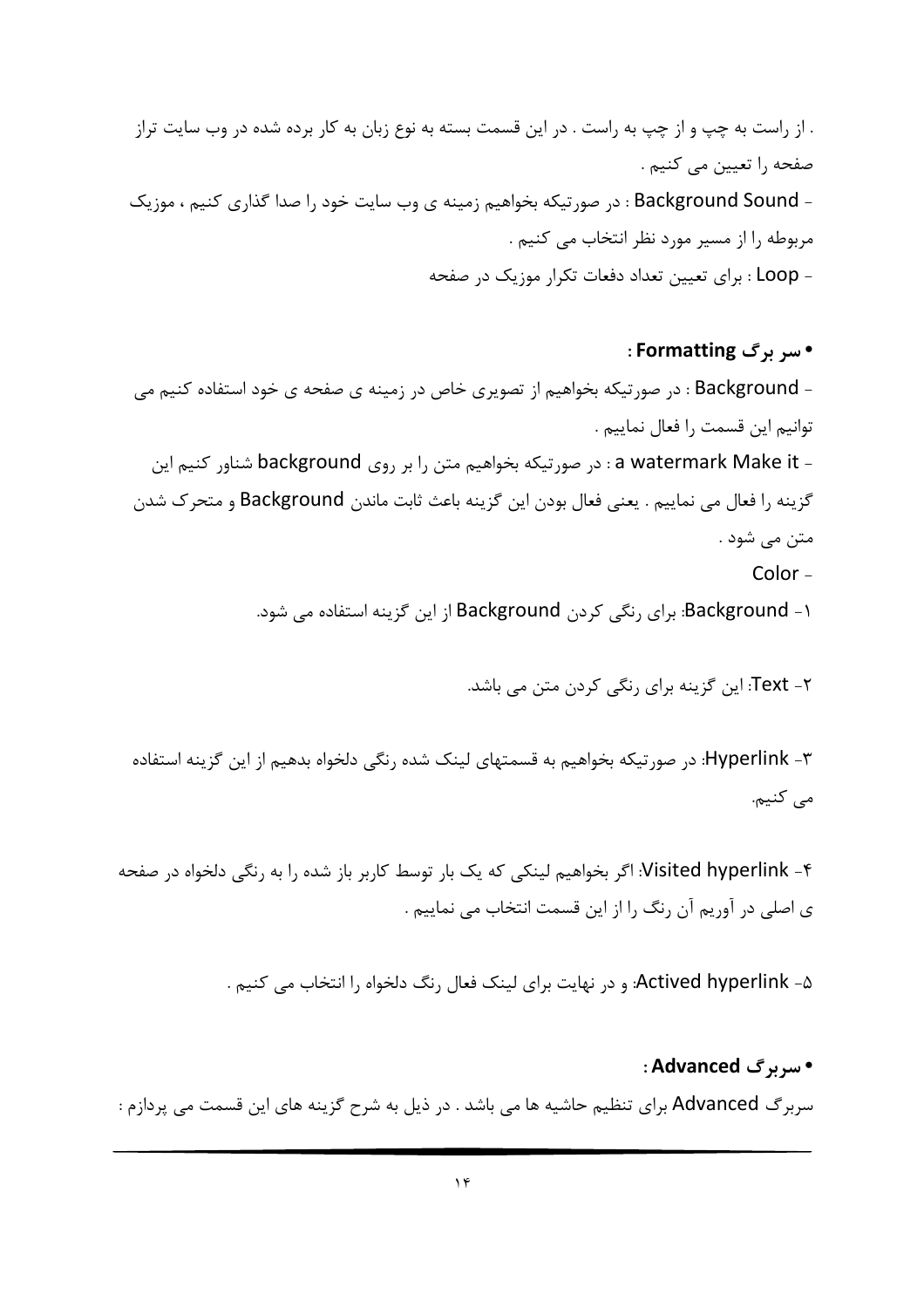– margin : برای Set کردن حاشیه ها - Top margin : تعيين حاشيه از بالا - Left margin : تعيين حاشيه از چپ - Right margin : تعيين حاشيه از راست - Bottom margin : تعيين حاشيه از يايين  $:$  Style  $-$ Body style : اگر بر روی این گزینه کلیک کنیم منوی جدیدی باز می شود که به شرح قسمت Format می پردازم.

#### : Format

- Enable hyperlink rollover effects -

تعریف حالتهای مختلف لینک در صفحه ( به عنوان مثال حالت دوم ، یعنی وقتی ماوس روی لینک قرار می گیرد ، حالت و رنگ آن لینک چگونه باشد . )

#### • سربرگ Language :

برای تنظیمات Encoding صفحه از این قسمت استفاده می شود . به دلیل استفاده ی ایرانیان از زبان فارسی و لزوم طراحی وب سایتهایی با زبان فارسی برای فارسی زبانان ، بهتر است در قسمت : Mark current document as زبان Farsi را انتخاب كنيم و در قسمت Html encoding هر دو گزينه را utf8 انتخاب نماييم .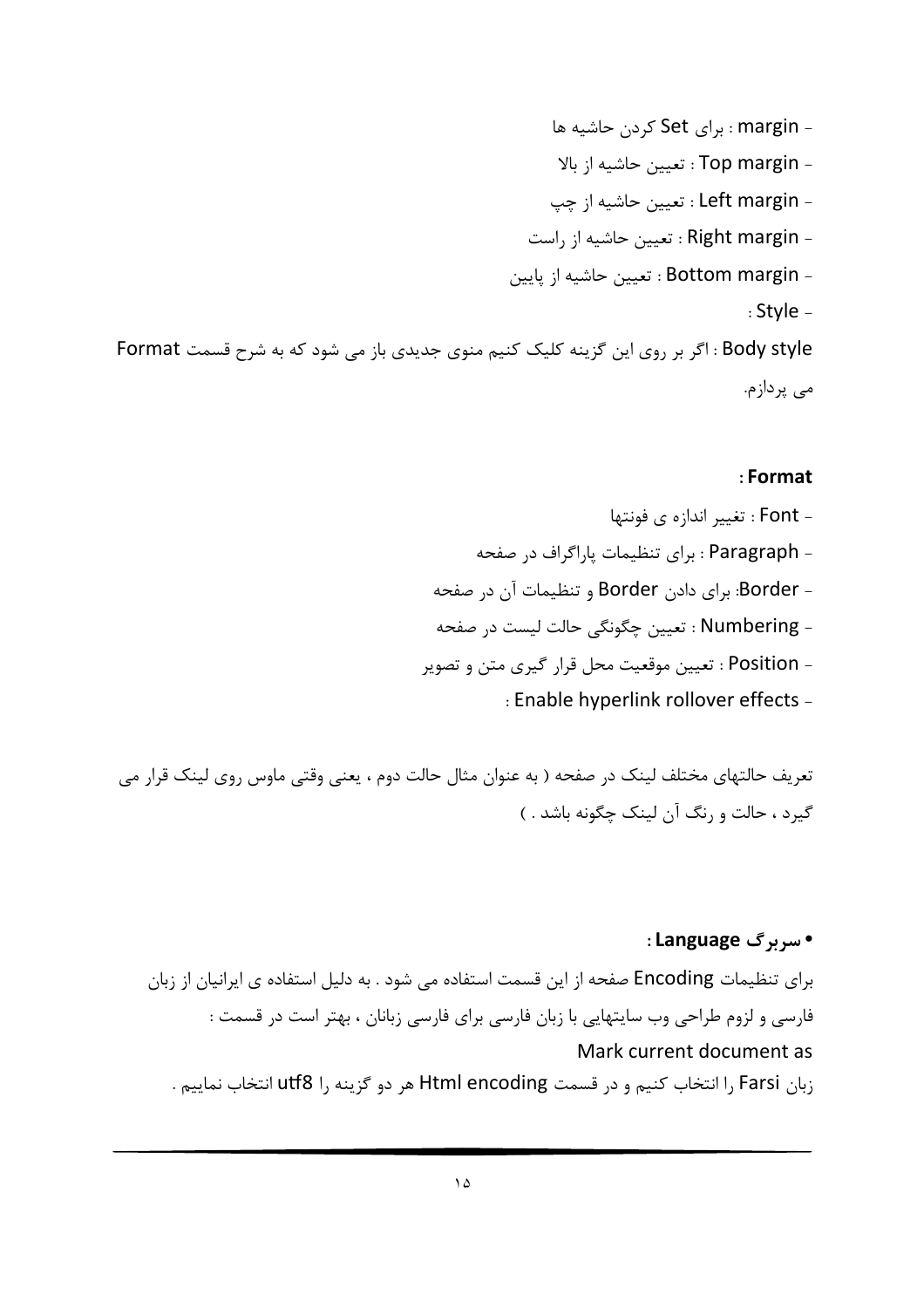کا, یا نرم افزا, Word :

با انجام کار درقسمت اداری شرکت توانستم نیز در word تبحری بدست بیاورم وتفاوت مکاتبات اداری رامتوجه شوم تفاوت مكاتبات اداري در اندازه كاغذ، فرم و شكل نوشتن آن مي باشد .و باابعاد نامه هاي اداري آشنا شوم.

كاغذهاي A3: بدون سرلوحه است و برای تهیه جدول ، نمودار و نقشه مورد استفاده قرار می گیرد. - کاغذ های A4 : مخصوص نامه هایی که از ۵ سطر صفحه A4 بیشتر باشد ( برای گزارش هم از این کاغذ استفاده می شود ). - كاغذ A5 : مخصوص نامه هایی که از ۵ سطر صفحه A4 کمتر باشد . - كاغذ A6 : بدون سرلوحه است و برای نامه نگاری بین کارمندان مورد استفاده قرار می گیرد و فقط در طرف چپ و بالای کاغذ کلمه (یادداشت ) چاپ میشود. طبق این دستورالعمل اندازه نامه های اداری بر دو نوع است :  $:AA$  خامه های بزرگ  $-$ به ابعاد ۲۹۷ × ۲۱۰ میلیمتر ، مطالبی که از ۵ سطر بیشتر باشد روی این کاغذ ماشین میشود. - نامه های کوچک A5 :

> به ابعاد ۱۴۸ × ۲۱۰ میلیمتر ، مطالبی که از ۵ سطر کمتر باشد روی این کاغذ ماشین میشود. توانستم نحوه تهيه نامه ادارى را نيز ياد بگيرم هر نامه اداري داراي پنج جزء بشرح زير مي باشد : ١-سرلوحه ۲-عنوان گیرنده ، فرستنده ، موضوع نامه ٣-متن نامه

> > ۴-مشخصات امضاء كننده نامه

۵-گیرندگان رونوشت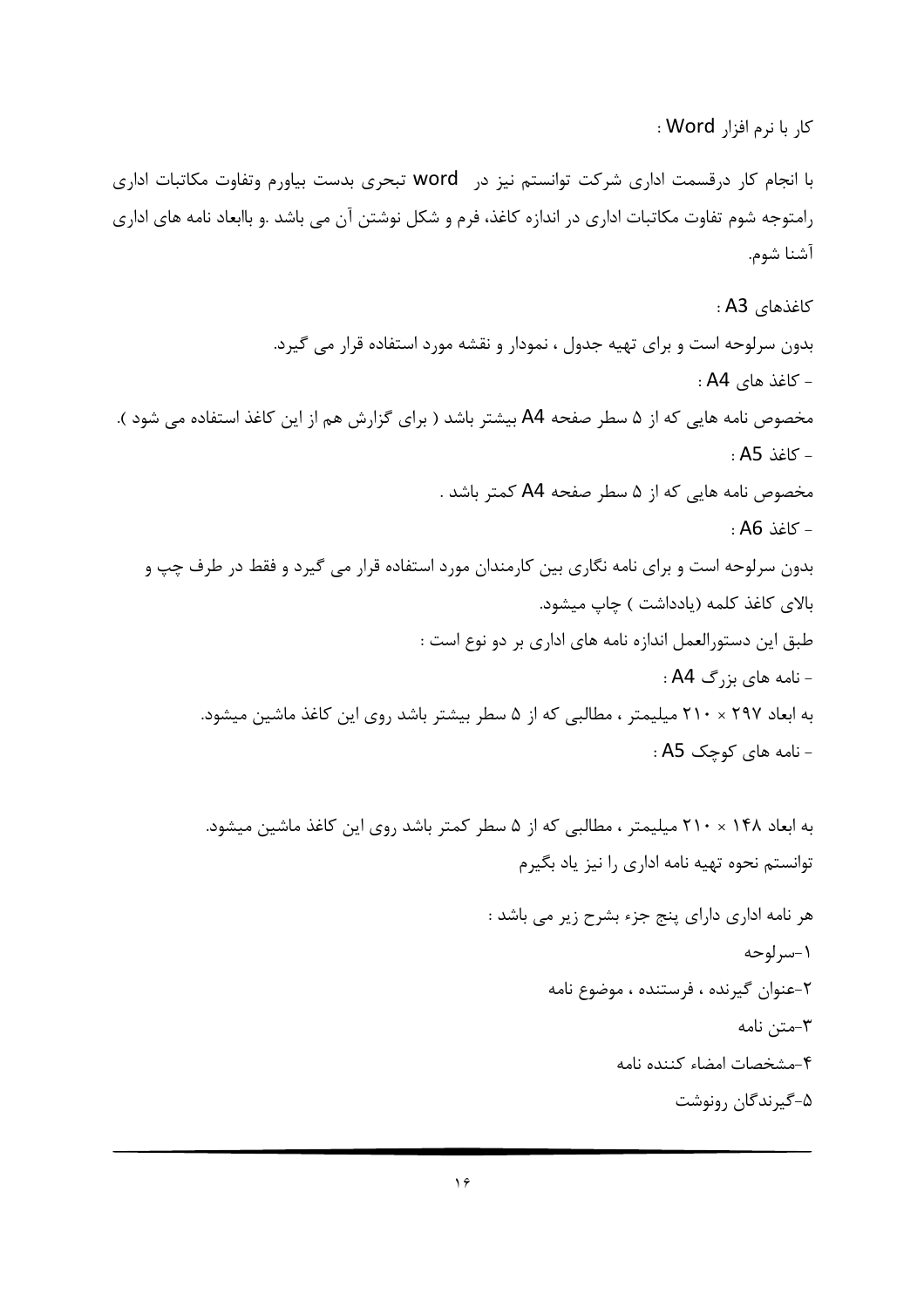اینک بشرح هر یک از اجزاء بالا می پردازم :

٢- عنوان گيرنده ، فرستنده ، موضوع نامه : الف : عنوان گيرنده عنوان گیرنده که با کلمه ( به ) در نامه مشخص میشود عبارت است از : نام شخص یا موسسه ای که نامه برای او فرستاده میشود.

ج : موضوع نامه موضوع نامه عبارت است از عبارت کوتاه و گویایی که مبین محتوای نامه باشد. (یعنی متن نامه درباره چه موضوعي مي باشد ).

## ياودقي

پاورقی (Footnote) - جستجو (Find)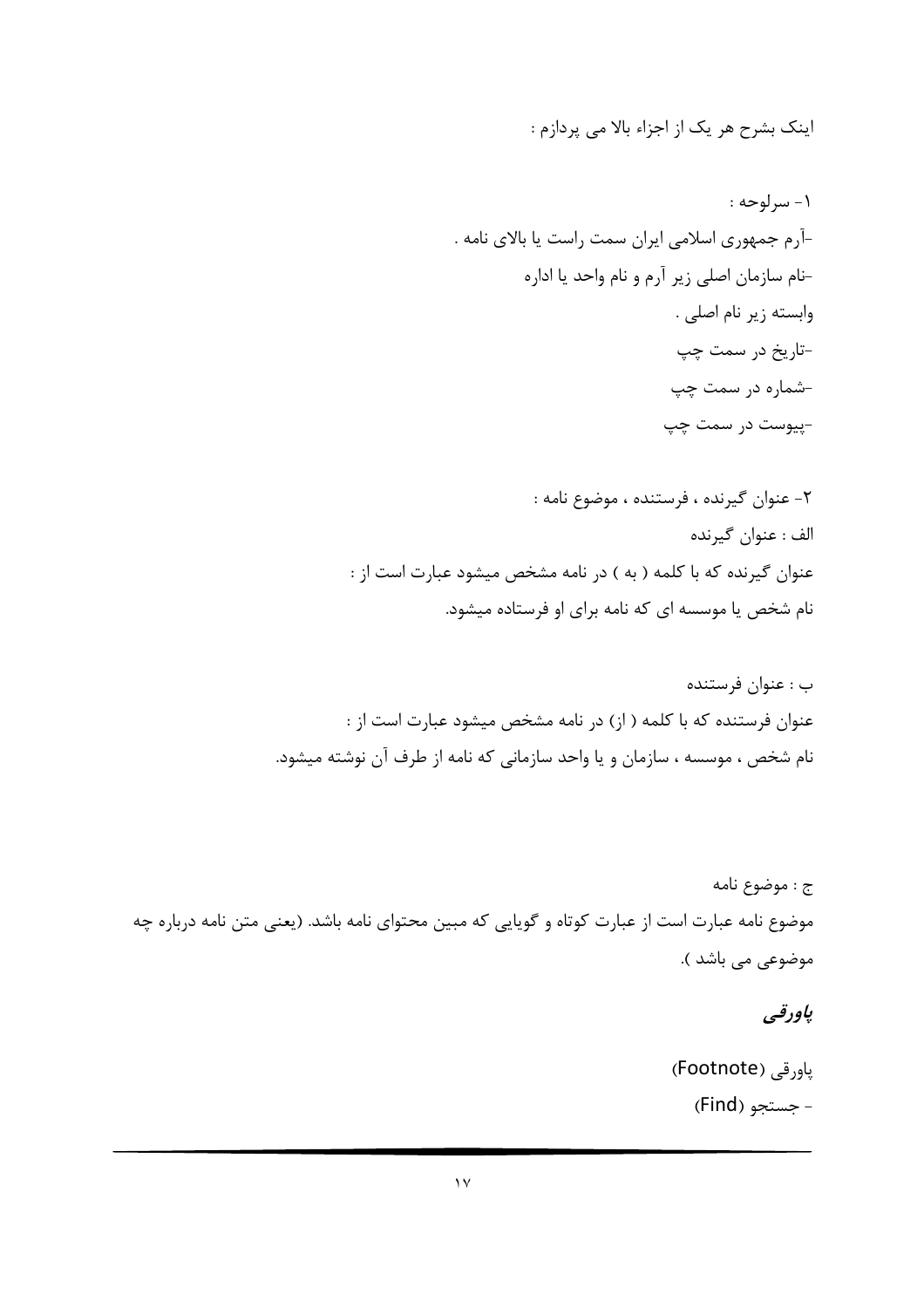- جایگزینی (Replace) - برو به (Go to) - استفاده از خطایاب - ياورقى (Footnote) : برای درج یاورقی باید از منوی Insert زیر منوی Footnote را انتخاب می کنیم. با انتخاب این منو پنجره ای ظاهر میگردد.

#### ياودقي (Footnote) :

با انتخاب این گزینه و زدن تائید ، مکان نما به پائین صفحه میرود و به ما اجازه میدهد تا توضیح مطلب خود را بنويسيم البته ميتوانيم از كليد تركيبي Alt+Ctrl+F نيز استفاده كنيم. برای درج اولین پاورقی در پاراگراف اول مکان نما را بعد از کلمه راه انداز قرارمی دهیم، حال از منوی Insert روی زیر منوی Footnote رفته کلیک می نمائیم. حال Footnote را تیک زده. و بعد کلید Ok را می زنیم پس از زدن Ok مکان نما به پائین صفحه انتقال پیدا خواهد کرد و میتوانیم توضیح پائین صفحه را بنویسیم. با زدن ok خود برنامه بطور خودکار عدد یک را کمی بالاتر در محیط متن بعد از کلمه راه انداز قرار داده و همین طور عدد یک پائین صفحه را و از طرفی برای جدا کردن محیط متن و پاورقی خطی رسم کرده است . در کل میتوان گفت ما فقط یک درج پاورقی کردیم و توضیح نوشتیم اما برنامه دو عدد یک ( یکی در بالای متن و یکی در پائین متن ) درج کرد و خط جداکننده محیط و متن را نیز کشیده است . چنانچه قلم عددهای بالای متن کوچک هستند میتوانیم سایز آنها را تغییر دهیم. زمانی که روی کلمه در درون متن قرار بگیریم توضیح متن پائین صفحه را در Box کوچکی نشان خواهد داد. در صورتیکه بخواهیم پاورقی را از بین ببریم کافی است شماره بالای کلمه درون متن را بلوک کرده و کلید l , Delete: صفحه كليد بفشاريم. در صورتيكه بخواهيم خط جداكننده محيط و متن را به وسط يا سمت راست يا چپ صفحه انتقال دهيم مراحل زير را بايد انجام دهيم ١- صفحه را از منوى View به حالت Normal ببريم. ۲- از منوی View زیر منوی Footnots را انتخاب کنیم توجه داشته باشیم دستور Footnote را از

منوی Insert فعال کرده باشیم وگرنه این زیر منو برای ما فعال نخواهد بود.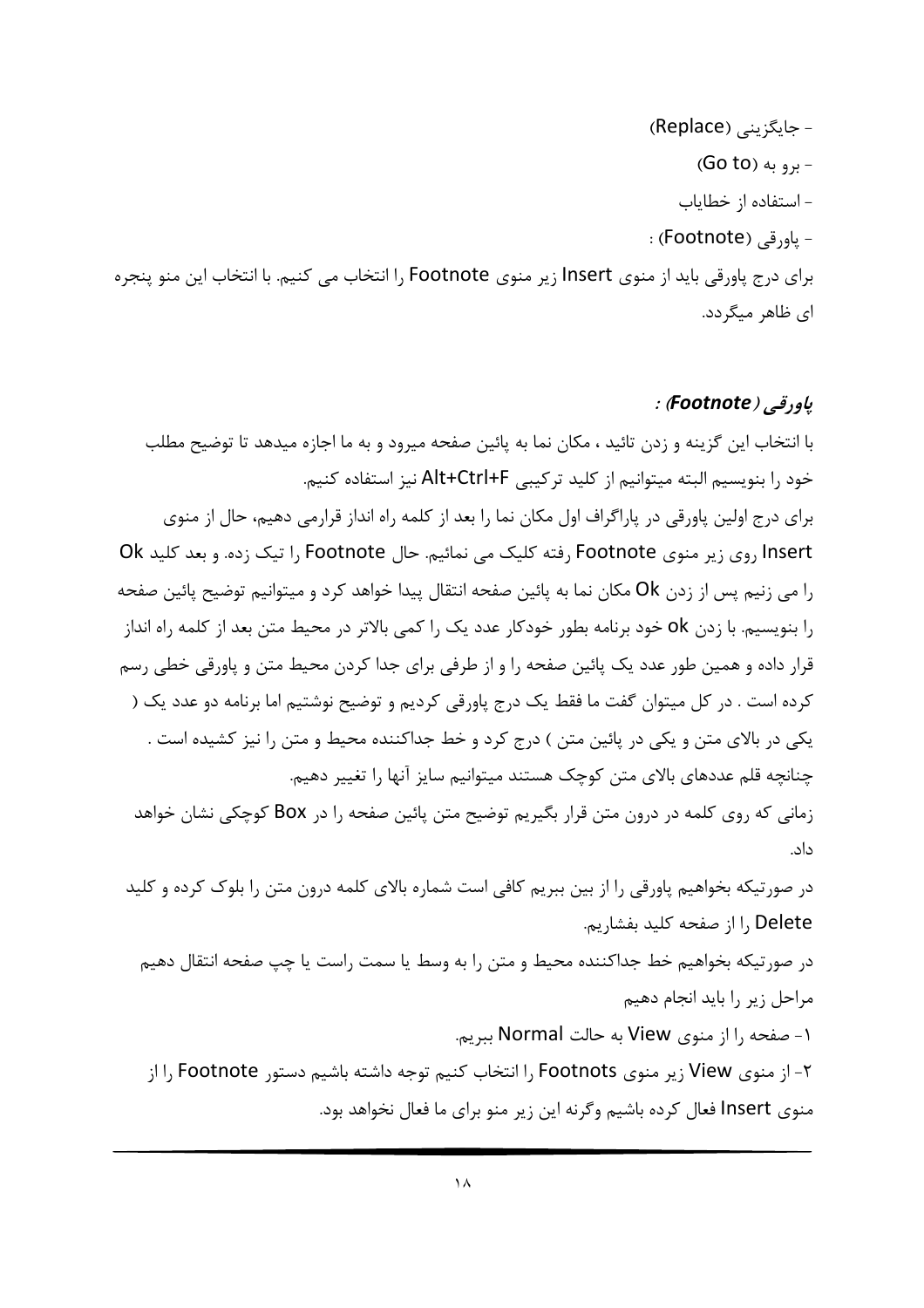۳- زمانی که صفحه به دو قسمت تقسیم شد از Drap Down جعبه Footnote در صورتیکه l, Footnote انتخاب کرده باشیم و در جعبه Endnote در صورتیکه Shanote انتخاب کرده باشیم گزينه Footnote Separator را انتخاب مي كنيم خط ظاهر شده وما ميتوانيم از نوارابزار Formatting با استفاده از کلیدهای Center برای وسط چین کردن Align Right برای راست چین کردن و Align Left برای چپ چین کردن خط استفاده کنیم. ۴- میتوانیم از منوی View حال پنجره را به حالت Page Layout ببریم.

انتبها نویس (Endnote) : با انتخاب این گزینه و درج آن ، توضیحات بجای آنکه در پائین صفحه قرار گیرند در انتهای متن یا انتهای ھر بخش قرار مے گیرند. شما, ه (Numbering) : شماره خودکار (Auto Number) : برنامه بطور خودکار شماره میزند. علائم (Custom Mart) : در اين انتخاب ميتوانيد بجاي استفاده از شماره يا حرف از علائم استفاده كنيم ، در اینصورت برنامه برای پاورقی اول یکبار آن علامت را درج کرده و به همین ترتیب ادامه میدهیم ؛ با کلیک روی Symbol میتوان علامت مورد نظر را انتخاب کرد. برای اینکه بتوان به دیگر امکانات پاورقی دسترسی پیدا کرده می توان روی گزینه Options کلیک نمود . در این گزینه دو کادر محاوره ای وجود دارد : همه باورقي ها (Footnote All): پاورقی معمولاً در پائین هر صفحه قرار دارد اما چنانچه خواستیم میتوانیم محل آن را در زیر متن نیز قرار دهيم . ۱- در يائين صفحه (Bottom of Page) كه اين گزينه معمولاً متداول است. ۲- در زیر متن (Text Beneath) که معمولاً متداول نیست.

روش شماره گذاری (Number Format) : توسط این گزینه میتوان روش شماره گذاری را تغییر داد. شروع از (Start at) : معمولاً شروع اولین یاورقی عدد یک می باشد، همه انتها نويس ها (All Endnote) :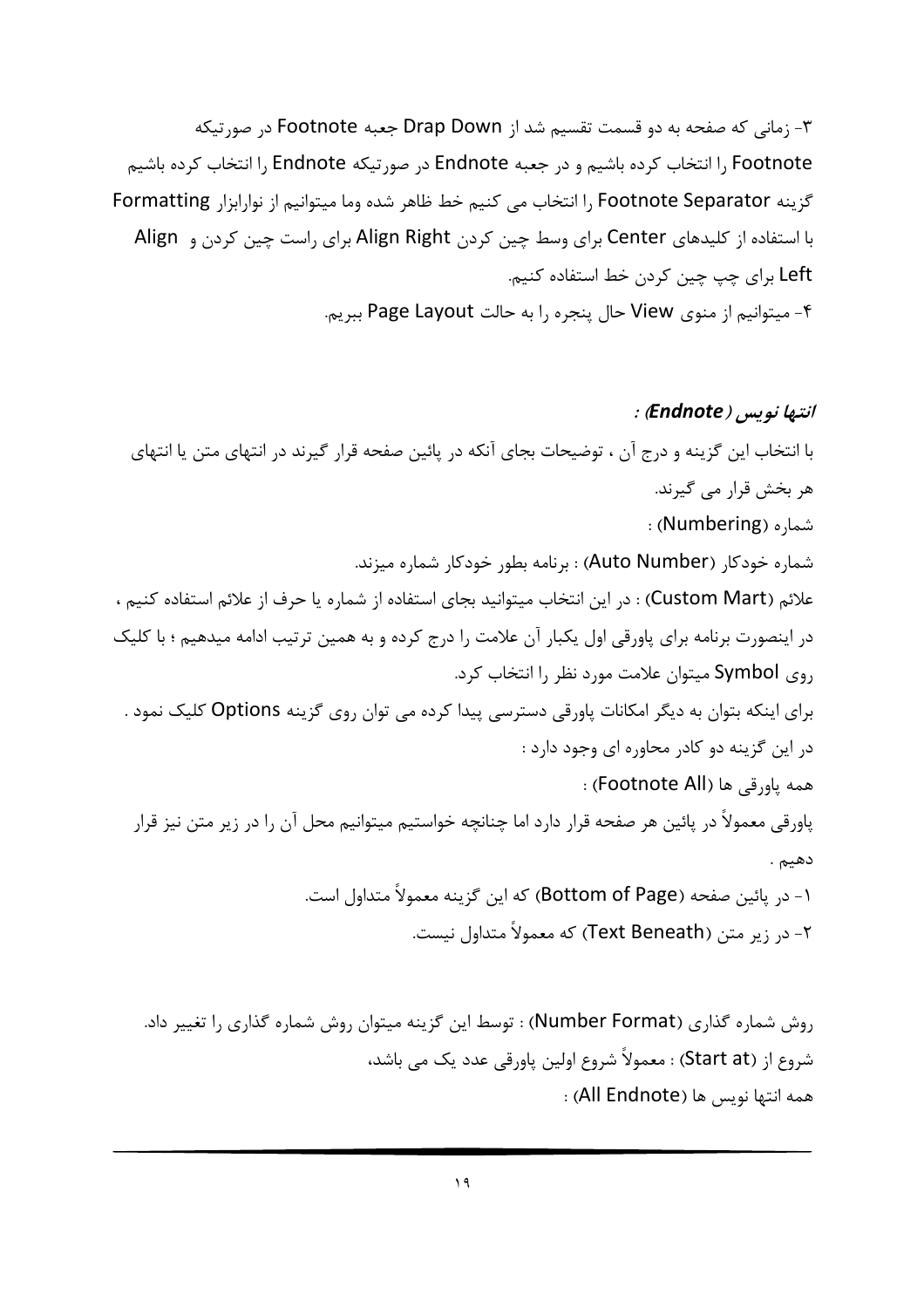محل انتهانويس (Place at) : محل انتها نويس ها در انتهاى يرونده است . اما در صورت لزوم ميتوان جاي آنها را در انتهای هر بخش نیز تعریف نمود. ۱- انتهای هر بخش (End of section) ۲- انتهای هر یرونده (document End of) روش شماره گذاری (Number format) : توسط این گزینه میتوان روش شماره گذاری را تغییر داد. شروع از (Start at) : شماره آغازين را تغيير ميدهد. شماره گذاری (Numbering) : الف) ادامه دار (Continuous) : انتخاب این گزینه موجب می شود تا شماره توضیحات بصورت مرتب پشت سر هم اعمال شود. ب ) شروع مجدد در هر بخش (Restart each section) : این انتخاب موجب خواهد شد تا پس از شروع هر بخش شماره ها مجدداً از یک آغاز شوند. : تىدىل (Convert) : براي فعال شدن اين گزينه ابتدا بايد Footnote يا Endnote انتخاب كرد. اگر یک پرونده را کامل تایپ کنیم و در آن از پاورقی استفاده نماییم، به کمک کادر محـاوره ای All Footnote و با کلیک روی گزینه Convert میتوان تمام یاورقی ها را به انتها نویس تبدیل کرد. این گزینه در کادر محاوره ای All Endnote نیز وجود دارد و در صورت وجود انتهانویس، همه انتها نویس ها را به پاورقی تبدیل می کند. - حستحو(Find) : توسط این فرمان که در منوی Edit قرار دارد میتوان حروف و کلمات را جستجو کرد و یا میتوان از کلید تر کیبی Ctrl+F استفاده نمود. در قسمتFind از گزینه Find What کلمه ای را که جستجو می کنیم تایپ کرده و Enter را بزنید تا اولین کلمه یافت می شود . حال با کلیک روی گزینه Find Next میتوانیم به دنبال بقیه کلمه ( مورد نظر ) موجود در متن بگرديم. در صورتیکه کلید More را فشار دهیم کادر دیگری باز میشود. در این کادر میتوان برای جستجوی متن حساسیت هایی را ایجاد نمود. محدوده جستجو (Search) : اگر بخواهیم در گزینه Find تمامی پرونده را جستجو کنیم باید در انتخابها محدوده جستجو ALL باشد (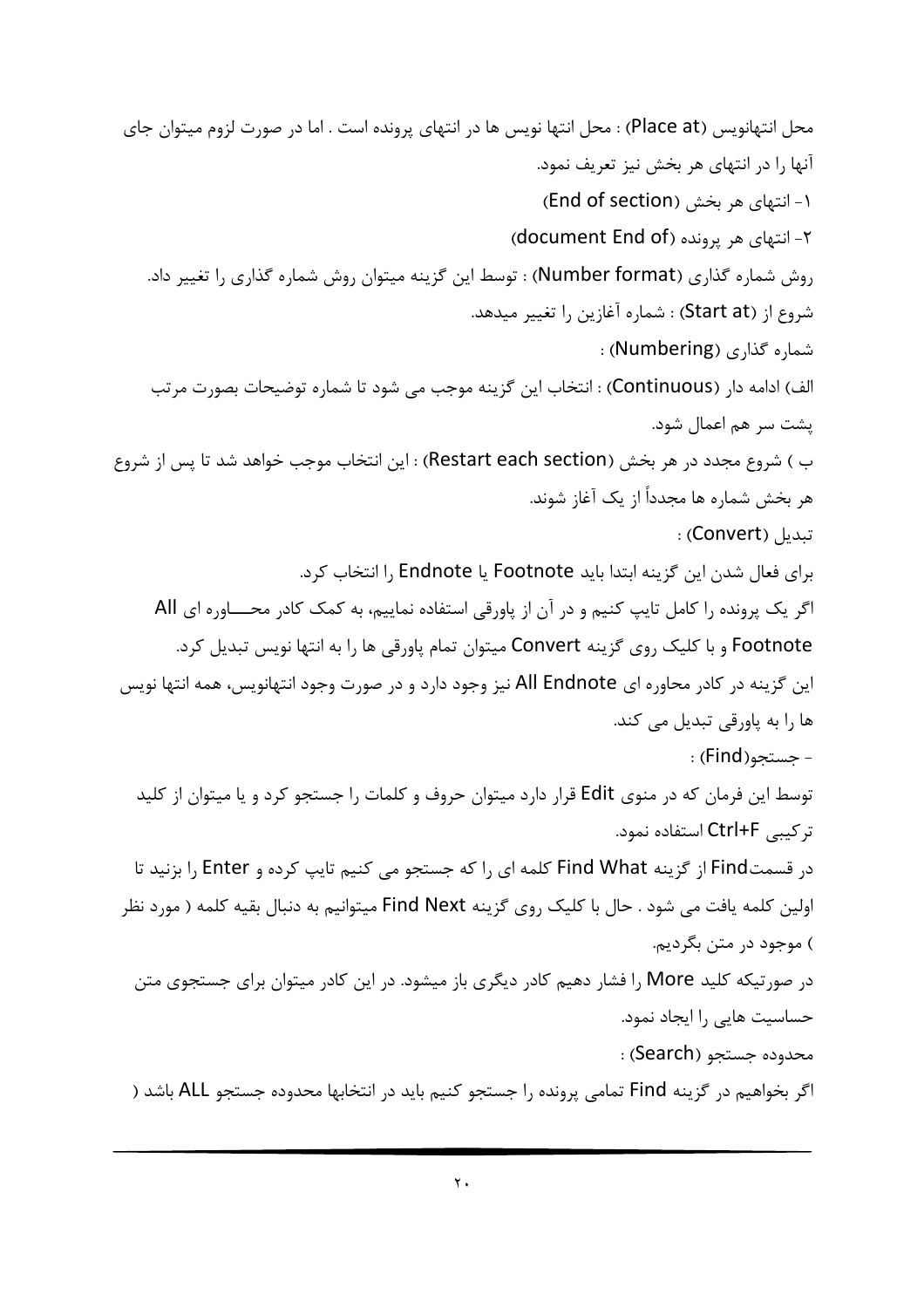یعنی جستجو در همه پرونده ) . با انتخاب گزینه Down با باز کردن فهرست رو به پائین میتوان از برنامه خواست تا از محل مکان نما به پائین و با انتخاب گزینه UP از محل مکان نما به بالا را جستجو کرد.

جایگزینے (Replace) : این زیر منو که در منوی Edit قرار گرفته به ما این امکان را میدهد تا به دنبال کلمه گشته و بتوانید آن را با کلمه دیگری جایگزین نمائیم. برای دسترسی به این زیر منو از کلید فوری و ترکیبی Ctrl +H نیز میتوان استفاده نمود.

برای انجام این کار کافیست در Find What کلمه مورد نظر را در Replace With کلمه ی جایگزین را وارد کرد. بقیه گزینه ها همان است که در فرمان Find در اختیار داشتیم. اما در این پنجره دو گزینه دیگر بنام Replace, Replace All وجود دارد. گزینه Replace تک تک ، کلمه یافته شده را با کلمه جدید جايگزين ميكند اما گزينه Replace All هر آنچه را كه بيابد جايگزين خواهد كرد.  $(GO$  TO)..... (40

این زیر منو در منوی Edit وجود دارد و از کلید فوری Ctrl+G یا F5 یا دبل کلیک روی سمت چپ سطر وضعیت می توان به این کادر محاوره ای دسترسی پیدا کرد.

كار با شيوه ها

کار با شیوه ها (Style) : شیوه های Word امکان داشتن قدرت و قابلیت انعطاف در هنگام قالب بندی مدرک ۱٫ارائه میدهند. - تعیین شیوه برای متن : برای تعیین یک شیوه پاراگرافی برای چندین پاراگراف ، پاراگرافها را انتخاب می کنیم. برای تعیین یک شیوه پاراگرافی برای یک پاراگراف ، مکان نما را در محلی از پاراگراف قرارمی دهیم برای تعیین یک شیوه کاراکتری ، متن مورد نظر را انتخاب کرده و سپس اعمال زیر را انجام می دهیم: ۱- در نـــوار ابزار Formatting روی فلش رو به پائین Style کلیک می کنیم تا لیستی از شیوه های قابل دسترس با نام هر شیوه که در قلم شیوه نمایش داده شده است را مشاهده کنیم. نمادهای موجود در لیست نیز نشان میدهند که شیوه یک شیوه پاراگرافی یا کاراکتری است و ضمناً اندازه قلم و ترازبندی آن را نمايش ميدهند.

٢- شيوه مورد نظر را با كليک کردن روي نام آن ، انتخاب مي کنيم. شيوه به متن مشخص شده اعمال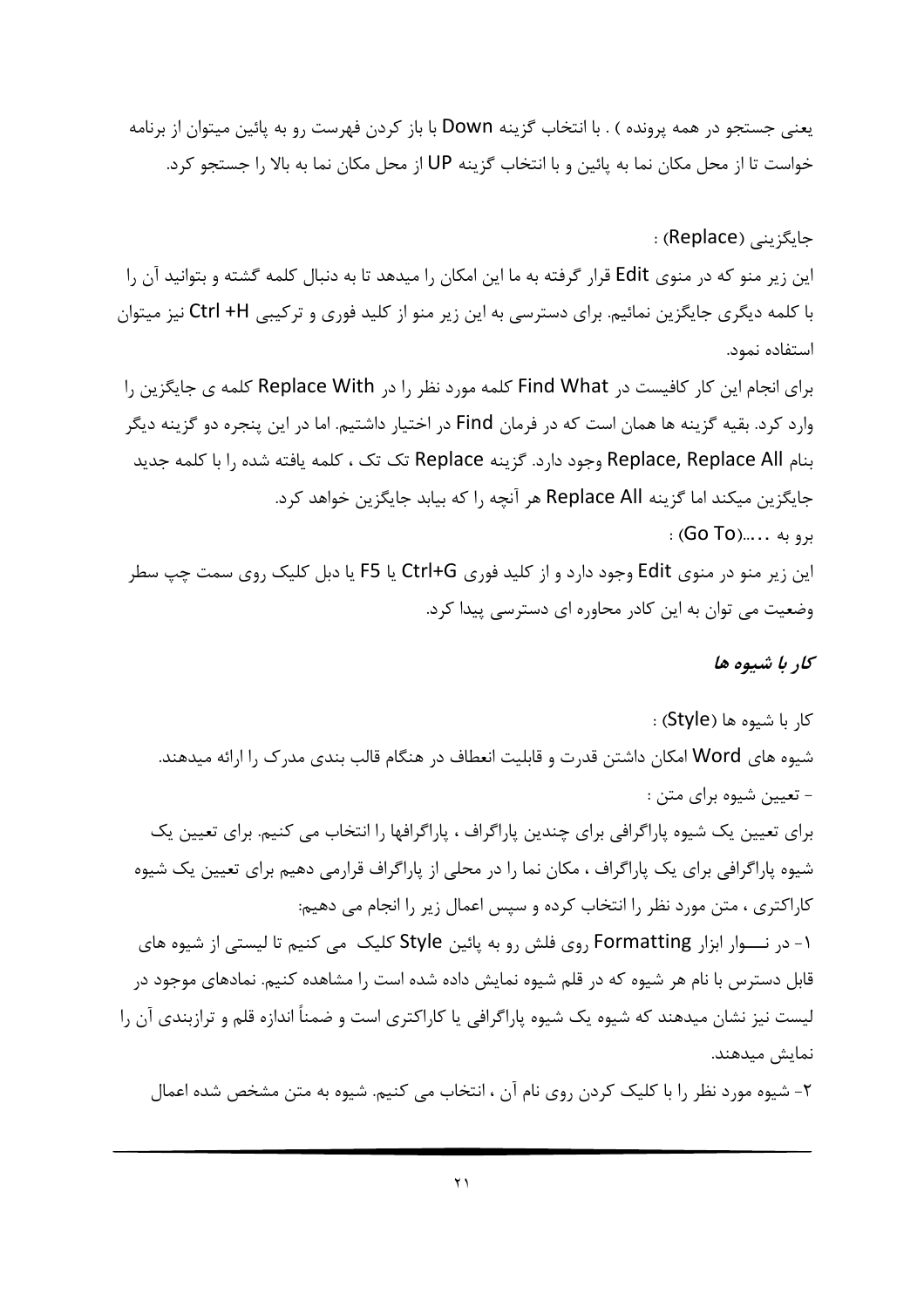ميشود. ۳- البتــه میتوانیم از کلید های ترکیبی Ctrl+Shift+S و استفاده از کلید های Arrow Key و زدن Enter شیوه مورد نظر خود را انتخاب و اعمال نمائیم. ايجاد و اعمال يک شيوه جديد : برای تعریف یک شیوه مراحل زیر را انجام دهید: ۱- از منوی Format ,وی زیر منوی Style کلیک می کنیم. ۲- روی دکمه New کلیک می کنیم. کادر محاوره ای New Style ظاهر میشود. ۳- باید گزینه های شیوه ,ا بصورت زیر تنظیم کنیم: در کادر متن Name نام شیوه جدید را وارد کنیم. از لیست بازشو Style Type ، انتخاب Paragraph , ا بر گزینیم. اگر بخواهیم شیوه جدید بر اســـاس یک شیوه موجود باشد، روی فلـــش بازشو Based on کلیک کرده و شیوه یایه مورد نظر را از لیست انتخاب می کنیم. اگر بخواهیم شیوه جدید، بخشی از الگویی باشد که مدرک جاری بر اساس آن است، گزینه Add to Template را انتخاب می کنیم. اگر این گزینه را انتخاب نکنیم، شیوه جدید فقط در مدرک جاری قابل دسترس خواهد بود. اگر بخواهیم تغییرات قالب بندی بطور مستقیم به پاراگراف های قالب بندی شده با این شیوه ارائه شوند، گزینه Automatically Update ,ا انتخاب می کنیم( فقط برای شیوه های پاراگرافی قابل دسترس است) تا بطور خودکار به تعریف شیوه اضافه شوند. روی دکمه Format کلیک می کنیم و قالب بندی و تغییرات را از گزینه ها انتخاب می کنیم برای بازگشت به کادر محاوره ای Style روی Ok کلیک می کنیم برای تعیین شیوه جدید برای متن یا پاراگراف جاری ، روی Apply کلیک کرده و یا برای ذخیره تعریف شیوہ جدید بدون اعمال آن به متنی ، روی Close کلیک می کنیم•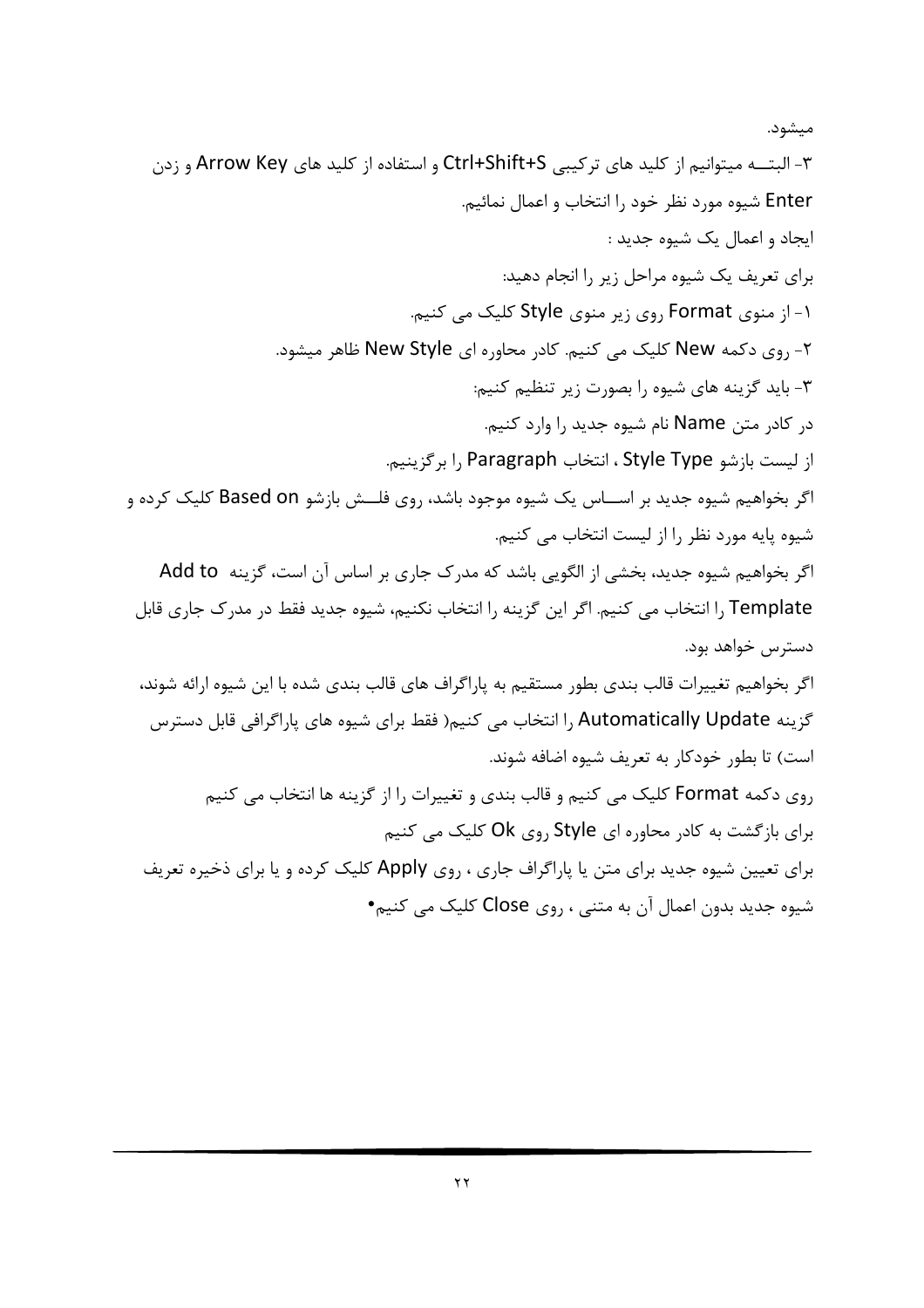فرستادن نامه هاي الكترونيكي Email :

من در این دوره توانستم در مورد کار با اینترنت نیز آموزش ببینم که شامل

دوش ادىسال نامە

بعد از رفتن به Mail Box خود گزینه Srame از Frame سمت چپ صفحه انتخاب می کنیم در قسمت To ، آدرس كامل E- mail شخص گيرنده نوشته مي شود : موضوع نامه را در قسمت Subject تایپ می کنیم . گزینه های CC و BCC برای ارسال رونوشتی از نامه ، برای شخص یا اشخاص دیگر است . CC : مخفف Carbon Copy است . رونوشتي از نامه براي كساني كه آدرس آنها در اينجا تايپ شده است ارسال می کند . در این حالت اولین شخص دریافت کننده نامه متوجه می گردد که این ایمیل برای چه اشخاص دیگری نیز ارسال شده است . BCC : رونوشتی از نامه برای کسانی که آدرس آنها در اینجا تایپ می شود ارسال می کند . به طوری که شخص اول نمی فهمد که این نامه برای چه اشخاص دیگری ارسال شده است . Save a copy of outgoing Message : یک کیے از نامه در Mail Box ذخیرہ می کند . در قسمت Body نامه متن خود را تايپ مي كنيم . بعد از ارسال پیغامی ظاهر می شود : Your Mail (Subject) has been send to ( آدرس گیرنده ی نامه)

یوشه ها (Folders) : ما می توانیم نامه هایی با موضوعات مختلف را در پوشه های متعدد نگهداری نماییم . برای ایجاد یک پوشه به سه روش می توان عمل کرد :

– روش اول انتخاب گزینه ی Folders; فریم سمت چپ Mailbox . در این حالت صفحه ای برای دریافت نام Folder جديد باز مي شود . با درج نام و انتخاب كليد Folder ،Add Folder جديد به ليست Folder های موجود اضافه خواهد شد . ( در این صفحه لیست Folder های استاندارد صفحه ی Inbox نمایش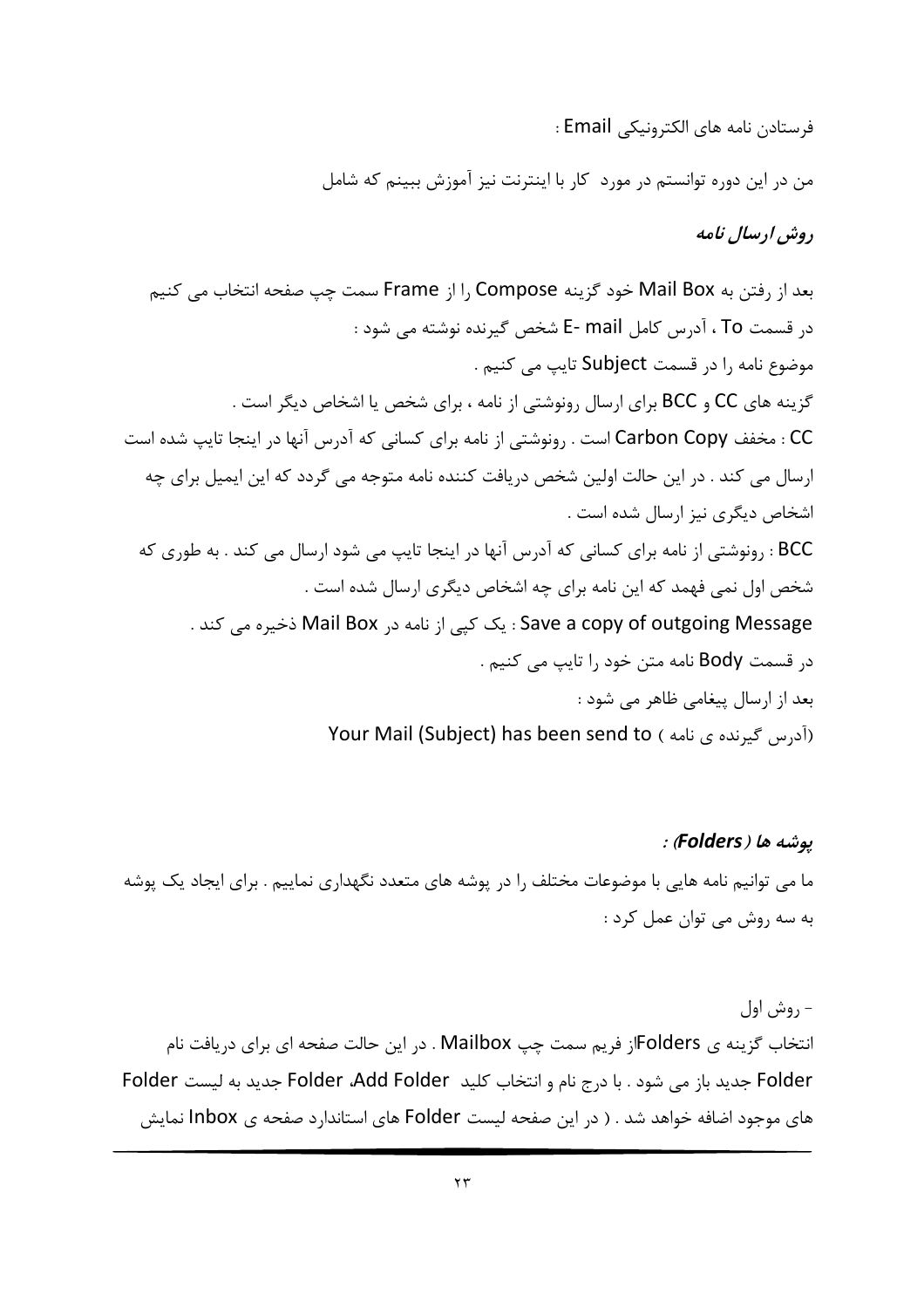- روش دوم

انتخاب گزینه ی Add که در مقابل گزینه ی Folders قرار دارد . با انتخاب این گزینه پنجره ای باز می شود که نام Folder جدید را دریافت می کند . پس از فشردن کلید Folder ،Ok جدید در لیست Folder های موجود اضافه خواهد شد .

#### – روش سوم

انتخاب منوی کشویی Move To Folder که در سمت راست صفحه ی Inbox تعبیه شده است و سپس انتخاب گزینه ی new Folder از منوی جاری و کلیلک بر روی گزینه ی Ok برای انتقال ایمیل به Folder مورد نظر Check Box کنار ایمیل را فعال کرده ، از منوی کشویی سمت راست نام Folder را انتخاب و با فشردن کلید Ok میل جاری را به پوشه ی مربوطه انتقال می دهیم . چنانچه بخواهیم یک folder را نمایان یا پنهان کنیم از لیست Folder های موجود گزینه ی Hide یا Show مقابل My Folders را كليك مي كنيم . در حالت عادي كه Folder ها آشكار مي باشند گزينه ی Hide فعال است . با یک بار کلیک روی این گزینه بطور اتوماتیک تبدیل به Show خواهد شد . این در حالي است كه با اين عمل Folder ها مخفى شده اند .

#### ابجاد دفترچه Address Book

برای ساختن Address Book بعد از اینکه وارد Mail Box خود شدیم روی منوی Addresses کلیک می کنیم ، سپس روی دکمه Add contact کلیک کرده صفحه جدیدی جهت وارد کردن اطلاعات مربوط به فرد مورد نظر باز میشود. اطلاعات را واردمی کنیم حال با مراجعه به صفحه اول کتابچه آدرس خواهیم دید که آدرس شخص مورد نظر اضافه شده که با کلیک روی نام آن میتوانیم به اطلاعات وارد شده دسترسی پیدا کنیم . جهت تغییر هر یک از اطلاعات مربوط به اشخاص درج شده در دفترچه ی آدرس روی نام شخص مورد نظر کلیک کرده ، پنجره ای باز می شود که در آن امکان حذف و یا ویرایش اطلاعات وجود دارد .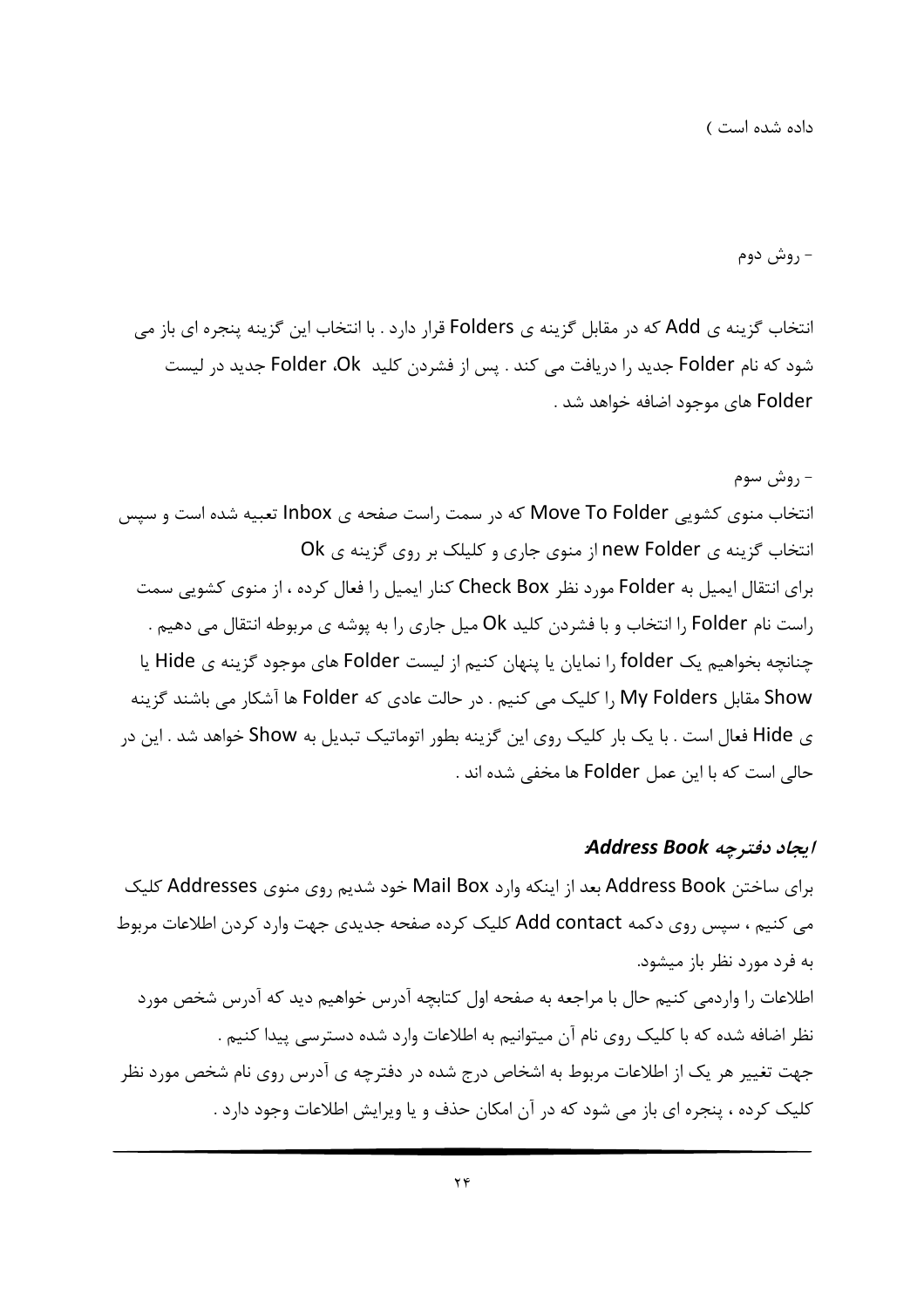اگر برای شخصی میلی ارسال کرده باشیم که آدرس پست الکترونیکی او در دفترچه ی آدرس ما موجود نمی باشد ، پس از ارسال ایمیل و دریافت پیامی مبنی بر ارسال ایمیل برای نامبرده ، با درج علامت تیک در مقابل آدرس ایمیل ازما می خواهد که در صورت تمایل آدرس جدید را به دفترچه ی آدرس خود اضافه نماییم که با فشردن کلید Add To Address Book می توان این کار را انجام داد .

نتيجه گيري

هدف از انتخاب شرکت شبکه گسترمیلاد آشنایی بیشتر با تکنولوژی روز و درک ملموس چگونگی کار سخت افزار و نرم افزار در کنار هم برای برآورده شدن نیازهای یک کاربر بود در این زمینه بسیار از انتخاب این مکان راضی می باشم زیرا که هر دو جنبه سخت افزار و نرم افزار را بصورت بهتری درک کردم ِ همچنین مشاهده سرویسهای بزرگ کامپیوتری مانند سویر کامپیوترها و سرورها که حجم اطلاعات بسیار زیادی را در مدت زمان اندک جابجا می نمایند تجربه فوق العاده و ماندنی برای من می باشد .

در زمینه همکاری مسئولین شرکت با کارآموز می توان به آموزشهایی اشاره نمود که دلسوزانه برای یادگیری مطالب و مهارت ها به اینجانب داده شد . در این جا از مهندس بهمن رضایی که در این زمینه بسیار من را یاری نمودند و افق های جدیدی از علم و زندگی را برای من فراهم ساختن تشکر فراوان دارم.

در زمینه کارهای انجام شده با توجه به زمانی که صرف یادگیری چگونگی انجام کارها داشته ام و با توجه به فعالیت های مختلفی که در شرکت انجام دادم آموخته های خوبی را فرا گرفتم که برای آینده مفید واقع می باشند.